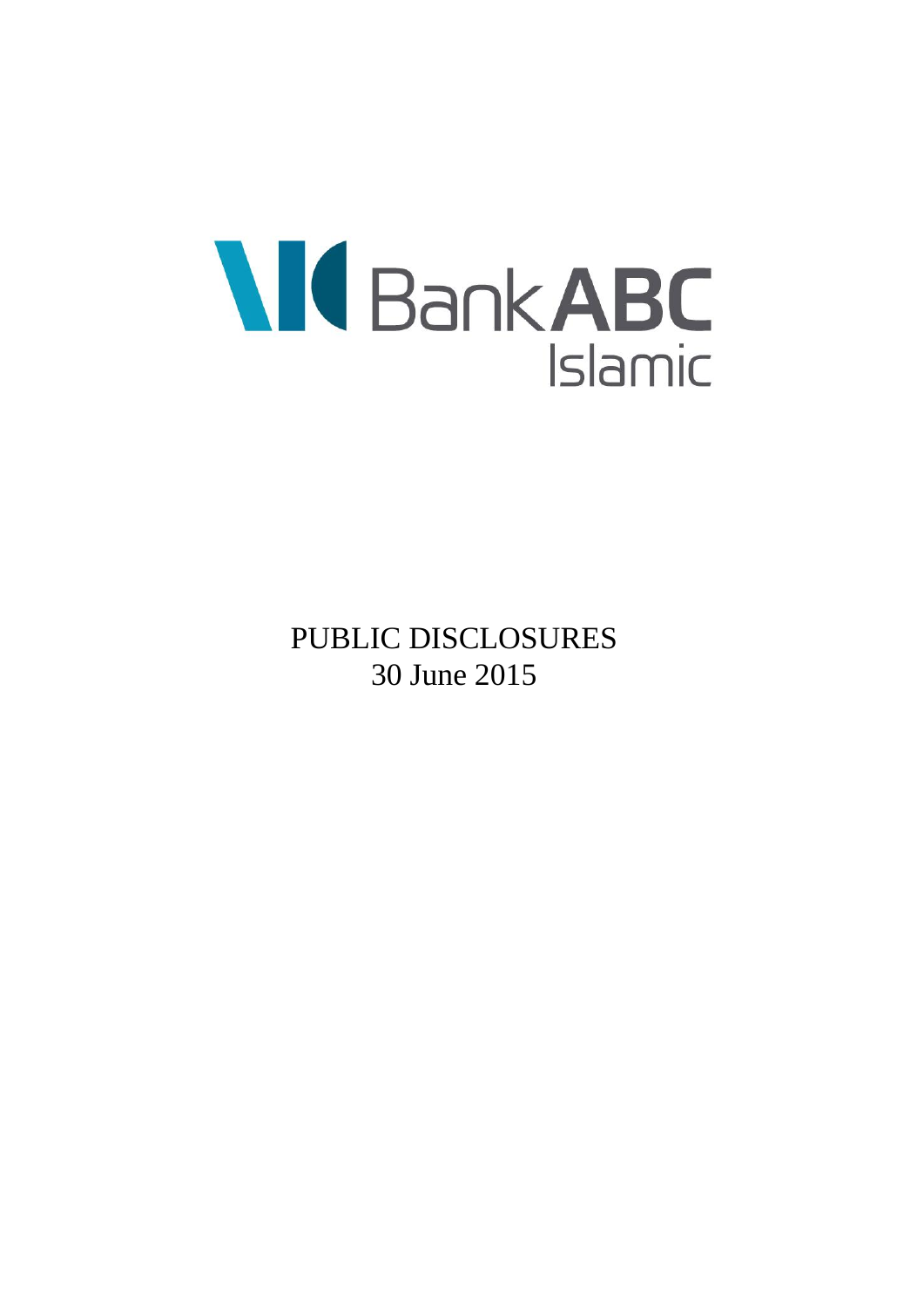# Table of contents

| 1.  |      |                                                                                   |  |
|-----|------|-----------------------------------------------------------------------------------|--|
| 2.  |      |                                                                                   |  |
| 3.  |      |                                                                                   |  |
| 4.  |      |                                                                                   |  |
| 5.  |      |                                                                                   |  |
| 6.  |      |                                                                                   |  |
|     | 6.1  |                                                                                   |  |
|     | 6.2  |                                                                                   |  |
|     | 6.3  |                                                                                   |  |
| 7.  |      |                                                                                   |  |
|     | 7.1  |                                                                                   |  |
|     | 7.2  |                                                                                   |  |
|     | 7.3  |                                                                                   |  |
|     | 7.4  |                                                                                   |  |
|     | 7.5  |                                                                                   |  |
|     | 7.6  |                                                                                   |  |
|     | 7.7  |                                                                                   |  |
|     | 7.8  |                                                                                   |  |
|     | 7.9  |                                                                                   |  |
|     | 7.10 |                                                                                   |  |
|     | 7.11 |                                                                                   |  |
|     | 7.12 |                                                                                   |  |
|     | 7.13 |                                                                                   |  |
|     |      |                                                                                   |  |
| 8.  |      |                                                                                   |  |
| 9.  |      |                                                                                   |  |
| 10. |      |                                                                                   |  |
|     | 10.1 |                                                                                   |  |
|     | 10.2 | Ageing analysis of non-performing / impaired Islamic financing and securities  24 |  |
|     | 10.3 |                                                                                   |  |
|     | 10.4 |                                                                                   |  |
|     | 10.5 |                                                                                   |  |
|     | 10.6 | Industry sector analysis of the specific impairment provisions charges 25         |  |
|     | 10.7 |                                                                                   |  |
|     | 10.8 | Quantitative indicators of financial performance, position and liquidity risk  25 |  |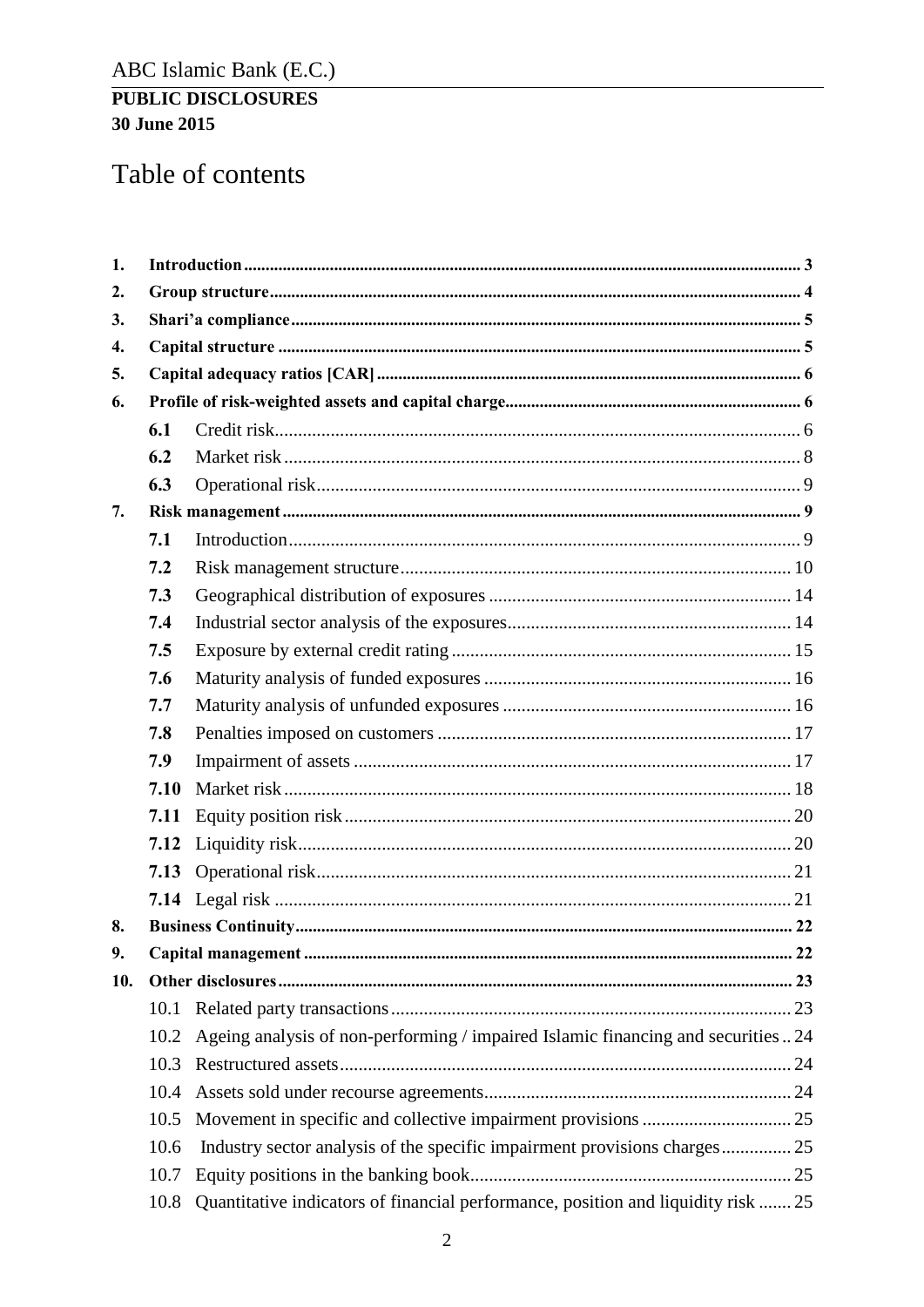# <span id="page-2-0"></span>**1. Introduction**

ABC Islamic Bank and its subsidiary (the Group), being an integral part of Arab Banking Corporation Group (ABC), complies with the Central Bank of Bahrain (CBB) reporting requirements, within the Basel III risk management framework implemented on 1 January 2015.

This document gathers together all the elements of the disclosures required under Pillar III, which are not covered in the interim condensed consolidated financial statements for the period ended 30 June 2015, and is organized as follows:

Firstly, it gives an overview of the approach taken by ABC Islamic Bank (E.C.) [the Bank] to Pillar I and provides the profile of the risk-weighted assets according to the "standard portfolio" as defined by the Central Bank of Bahrain [the CBB].

Secondly, an overview of risk management practices and framework at the Bank is presented with specific emphasis on credit, market and operational risks and the related monitoring processes and credit mitigation initiatives are set out.

Finally, this document provides all other disclosures required under the Public Disclosure Requirements Module of the CBB.

The disclosures are in addition to the interim condensed consolidated financial statements and are presented in accordance with the Financial Accounting Standards issued by the Accounting and Auditing Organisation for Islamic Financial Institutions [AAOIFI] and the relevant provisions of the CBB and Financial Institutions Law. For matters which are not covered by AAOIFI standards, the Bank and its subsidiary [together the Group] uses the International Financial Reporting Standards [IFRS]. However, the credit risk exposures detailed here differ from the credit risk exposures reported in the interim condensed consolidated financial statements due to different methodologies applied respectively under Basel I1I and AAOIFI, primarily on account of the following:

- Under the Basel III framework, for credit-related contingent items, the nominal value is converted to an exposure through the application of a credit conversion factor (CCF). The CCF is at 20%, 50% or 100% depending on the type of contingent item, and is used to convert off-statement of financial position notional amounts into an equivalent statement of financial position exposure. In the interim condensed consolidated financial statements, the nominal values of credit-related contingent items are considered off-statement of financial position.
- Under the risk management section, the credit exposures are classified as per the 'Standard Portfolio' approach set out in the CBB's Basel III capital adequacy framework covering the 'Standardised Approach' for credit risk. In the case of guaranteed exposures, the exposures would normally be reported based on the guarantor. However, in the consolidated financial statements the assets are presented based on asset class (i.e Islamic financing facilities, securities, etc.)
- Eligible collateral is taken into consideration in arriving at the net exposure under the Basel III framework, whereas collateral is not netted in the interim condensed consolidated financial statements.
- Under the Basel III framework, certain items are considered as part of the regulatory capital base, whereas these items are netted off against assets in the interim condensed consolidated financial statements.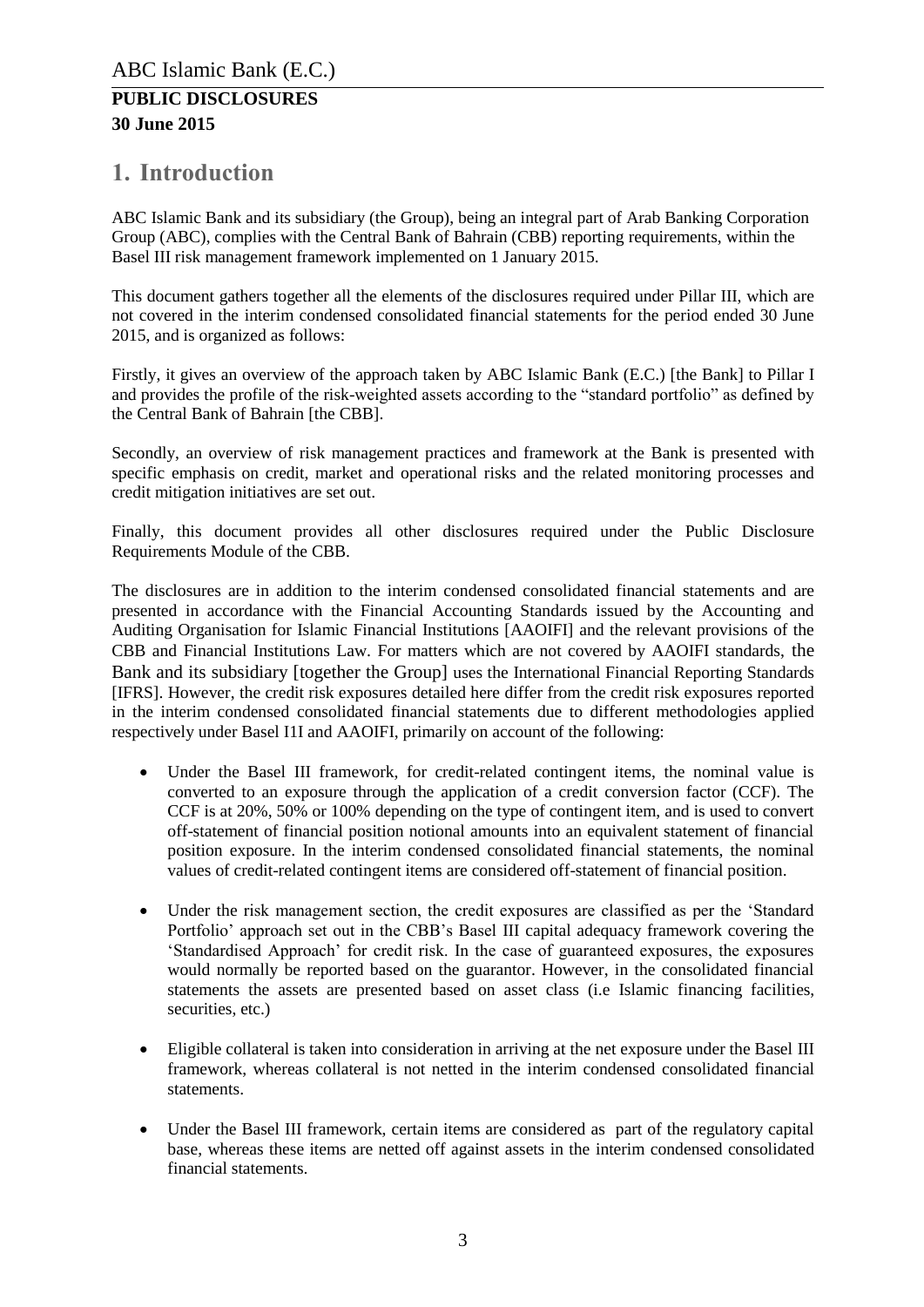### **30 June 2015**

# <span id="page-3-0"></span>**2. Group structure**

The Bank is an exempt joint stock company incorporated in the Kingdom of Bahrain on 10 December 1985 and registered with the Ministry of Industry and Commerce under commercial registration number 16864. The Group operates under a wholesale Islamic banking licence issued by the CBB and are engaged in financial trading in accordance with the teachings of Islam [Shari'a].

Arab Banking Corporation B.S.C. [ABC], which operates under a wholesale banking licence issued by the CBB, holds 100% of the share capital of the Bank.

The interim condensed consolidated financial statements and capital adequacy regulatory reports of the Group have been prepared and consolidated on a consistent basis.

The ownership in the subsidiary as at 30 June 2015 is as follows:

|                             | Nature of          |                          |                         |
|-----------------------------|--------------------|--------------------------|-------------------------|
| Name                        | <b>business</b>    | Country of incorporation | Amount and % of holding |
| <b>ABC Clearing Company</b> | Islamic Investment | Cavman Islands           | US\$ 2,000 and 100%     |
|                             | Company            |                          | management shares       |

Whilst the Board of Directors [BOD] supervise the overall activities of the Bank, the BOD, Audit Committee, Risk Committee and the Nomination, Compensation and Corporate Governance Committee are tasked with overseeing the respective areas. The following chart shows the organisational structure of the Bank, including the reporting lines to the various BOD committees.



The Bank has in place comprehensive policies regarding the remuneration and benefits provided to members of the BOD and its committees, senior management and staff. With regard to directors, compensation comprises fixed annual remuneration and related expenses, while for senior management and staff, compensation comprises a number of fixed elements, covering salary, allowances and benefits, in addition to variable, performance-related elements.

The Group is committed to best practices of Corporate Governance Principles and Guidelines and as such, communicates all relevant information to its stakeholders punctually and clearly through a variety of channels, including a well-maintained website.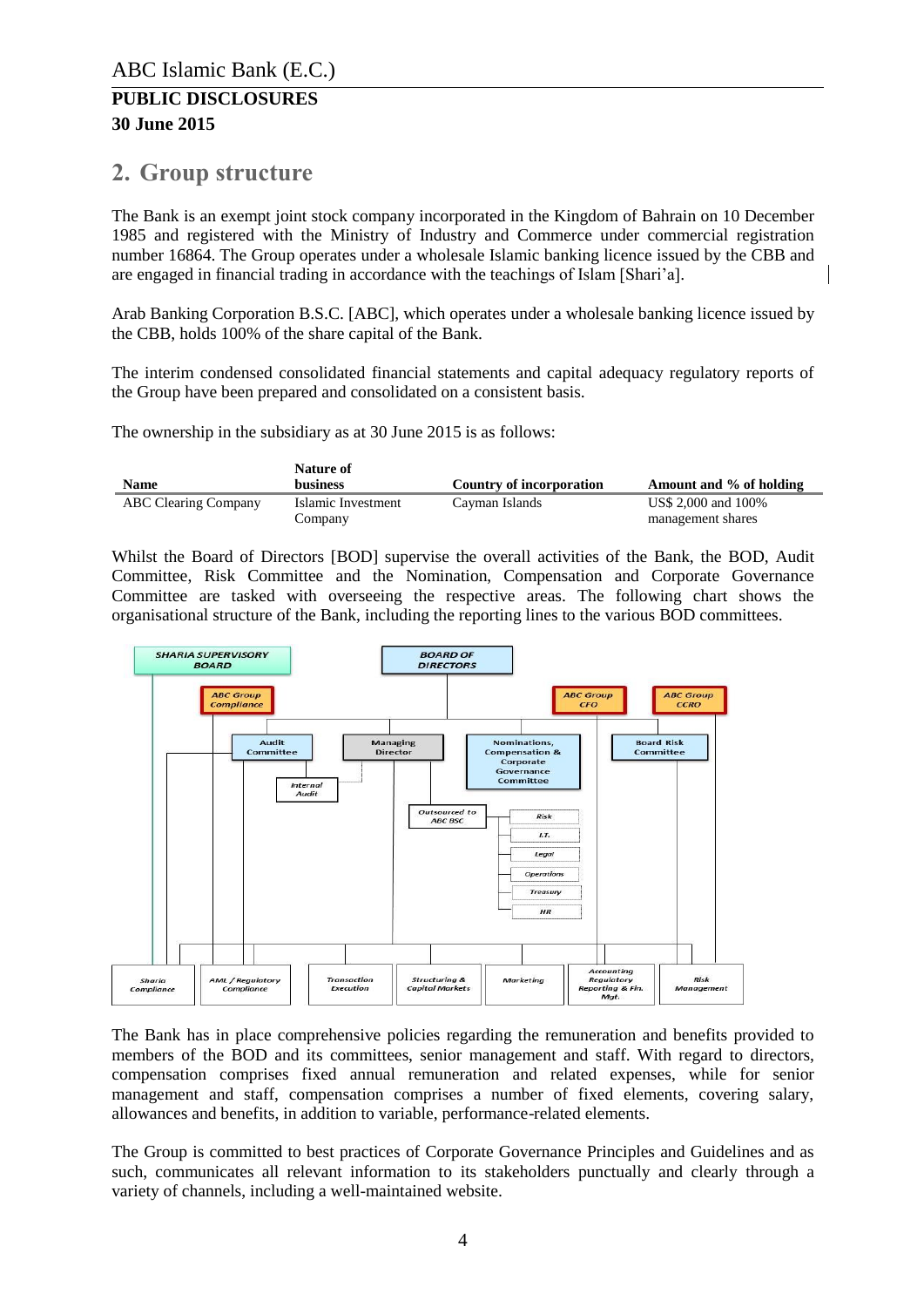# <span id="page-4-0"></span>**3. Shari'a compliance**

Shari'a compliance risk is an operational risk facing Islamic banks which may lead to non-recognition of income, reputational loss and resulting franchise risk on grounds of non-Shari'a compliance. To manage such risks, the Shari'a Compliance Officer of the Group has been tasked to conduct regular Shari'a compliance reviews to ensure that documentation, procedures and execution of transactions are in accordance with the Shari'a Standards issued by AAOIFI and Shari'a rules and principles as determined by the Shari'a Supervisory Board (the "SSB"). The results of such reviews are regularly reported to the SSB. Cases of Shari'a non-compliance (if any) are thoroughly investigated to establish their causes and to introduce adequate controls to avoid their recurrence in the future.

Shari'a non-compliant earnings during the period amounted to US\$6 thousand. It mainly represents penalty fees received from customers for making late payments. Such amounts are kept in a special suspense account and disposed of to charitable causes.

The SSB of the Group consists of three Islamic scholars (Chairman and two members). The SSB meets periodically or as and when there is a need to hold a meeting. The members receive a fixed sum of money as attendance fee for every meeting they attend, in addition to a fixed amount paid annually to each member as remuneration, irrespective of the number of meetings held during the year or the financial results of the Group.

# <span id="page-4-1"></span>**4. Capital structure**

The issued and paid-up share capital of the Bank was US\$ 132.5 million at 30 June 2015, comprising of 1,325,000 shares of US\$ 100 each.

<span id="page-4-2"></span>

| DI CARUUWII UI CAPITAI DASC                         |        |                |              |
|-----------------------------------------------------|--------|----------------|--------------|
| US\$ million                                        | Tier 1 | Tier 2         | <b>Total</b> |
| Issued and fully paid ordinary shares               | 132.5  | $\blacksquare$ | 132.5        |
| Legal / statutory reserves                          | 17.6   |                | 17.6         |
| Retained profit brought forward                     | 112.8  |                | 112.8        |
| Profit for the period                               | 10.9   |                | 10.9         |
| Unrealized gains arising from fair valuing equities | 0.6    |                | 0.6          |
| <b>Capital base</b>                                 | 274.4  |                | 274.4        |
| <b>Risk weighted assets [RWA]</b>                   |        |                |              |
| Credit risk                                         |        |                | 1,150.8      |
| Market risk                                         |        |                |              |
| Operational risk                                    |        |                | 113.2        |
|                                                     |        |                | 1,264.0      |
| Tier 1 ratio                                        |        |                | 21.7%        |
| Capital adequacy ratio                              |        |                | 21.7%        |

### **Breakdown of capital base**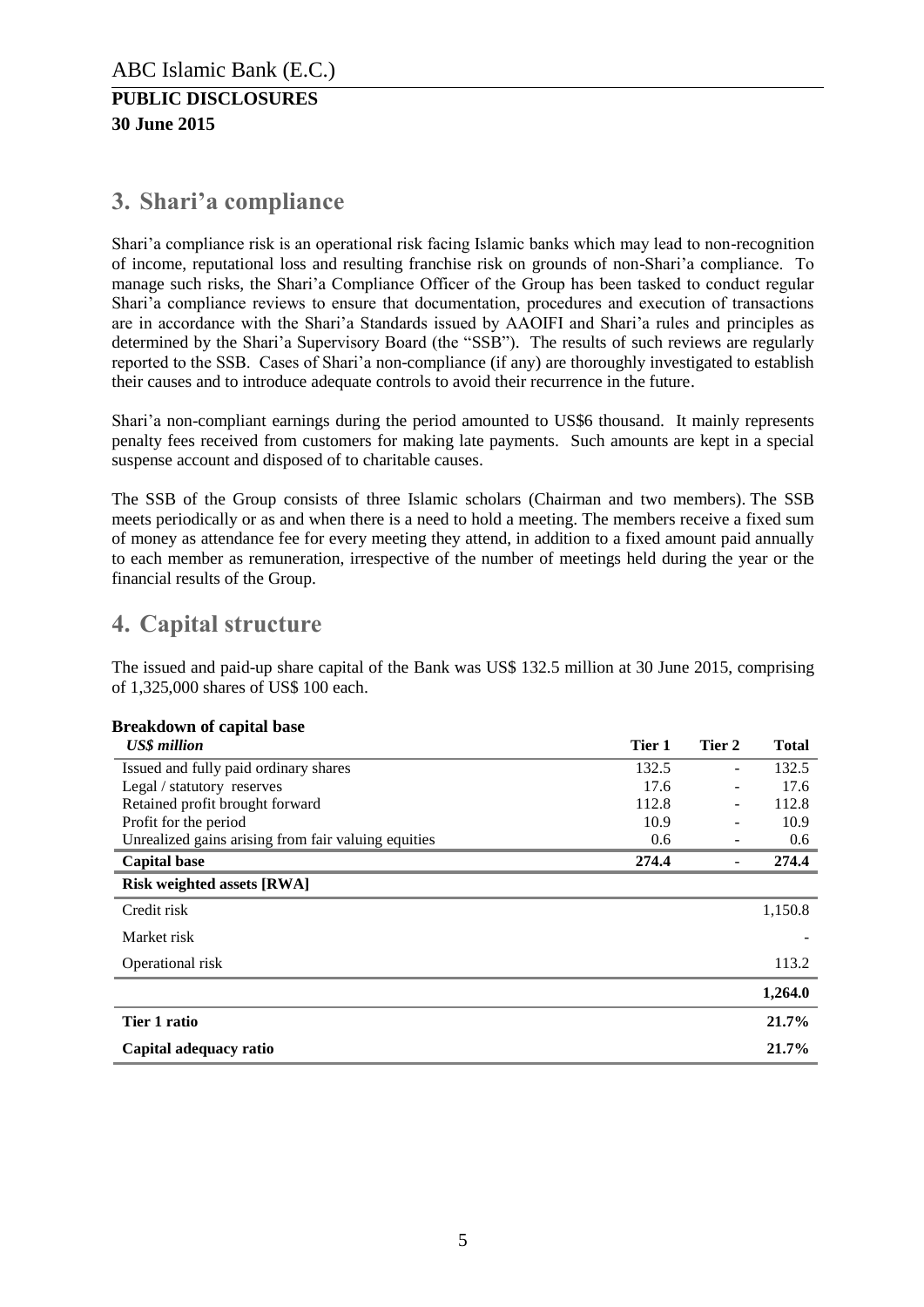# **5. Capital adequacy ratio [CAR]**

The purpose of capital management at the Group is to ensure the efficient utilisation of capital in relation to business requirements and growth, risk profile and shareholders' returns and expectations. The Group manages its capital structure and makes adjustments to it in the light of changes in economic conditions and the risk characteristics of its activities. In order to maintain or adjust the capital structure, the Group may issue capital / Tier 2 securities and / or adjust the amount of dividend payment to shareholders. No changes have been made in the objectives, policies and processes from the previous years.

The Group's total capital adequacy ratio as at 30 June 2015 was 21.7% compared with the minimum regulatory requirement of 12.5%. The Tier 1 ratio was 21.7% for the Group. The Group ensures adherence to the CBB's requirements by monitoring its capital adequacy against higher internal limits.

# <span id="page-5-0"></span>**6. Profile of risk-weighted assets and capital charge**

The Group has adopted the standardised approach for credit, market and operational risks for regulatory reporting purposes. The Group's risk-weighted capital requirements for credit, market and operational risks are given below:

# <span id="page-5-1"></span>**6.1 Credit risk**

### **i) Definition of exposure classes per Standard Portfolio**

The Group has a diversified funded and unfunded credit portfolio. The exposures are classified as per the Standard Portfolio approach mentioned under the CBB's Basel III capital adequacy framework covering the standardised approach for credit risk.

The descriptions of the counterparty classes along with the risk weights to be used to derive the riskweighted assets are as follows:

### **a. Claims on sovereigns**

These pertain to exposures to governments and their central banks. Claims on Bahrain and GCC sovereigns are risk weighted at 0%. Claims on all other sovereigns are given a risk weighting of 0% where such claims are denominated and funded in the relevant domestic currency of that sovereign. Claims on sovereigns, other than the aforementioned, are riskweighted based on their credit ratings.

### **b. Claims on public sector entities [PSEs]**

Listed Bahrain PSEs are assigned 0% risk weight. Other sovereign PSEs, in the relevant domestic currency and for which the local regulator has assigned risk weight as 0%, are assigned 0% risk weight by the CBB. PSEs other than the aforementioned are risk-weighted based on their credit ratings.

### **c. Claims on multilateral development banks [MDBs]**

All MDBs are risk-weighted in accordance with their credit rating, except for banks part of the World Bank Group which is risk-weighted at 0%.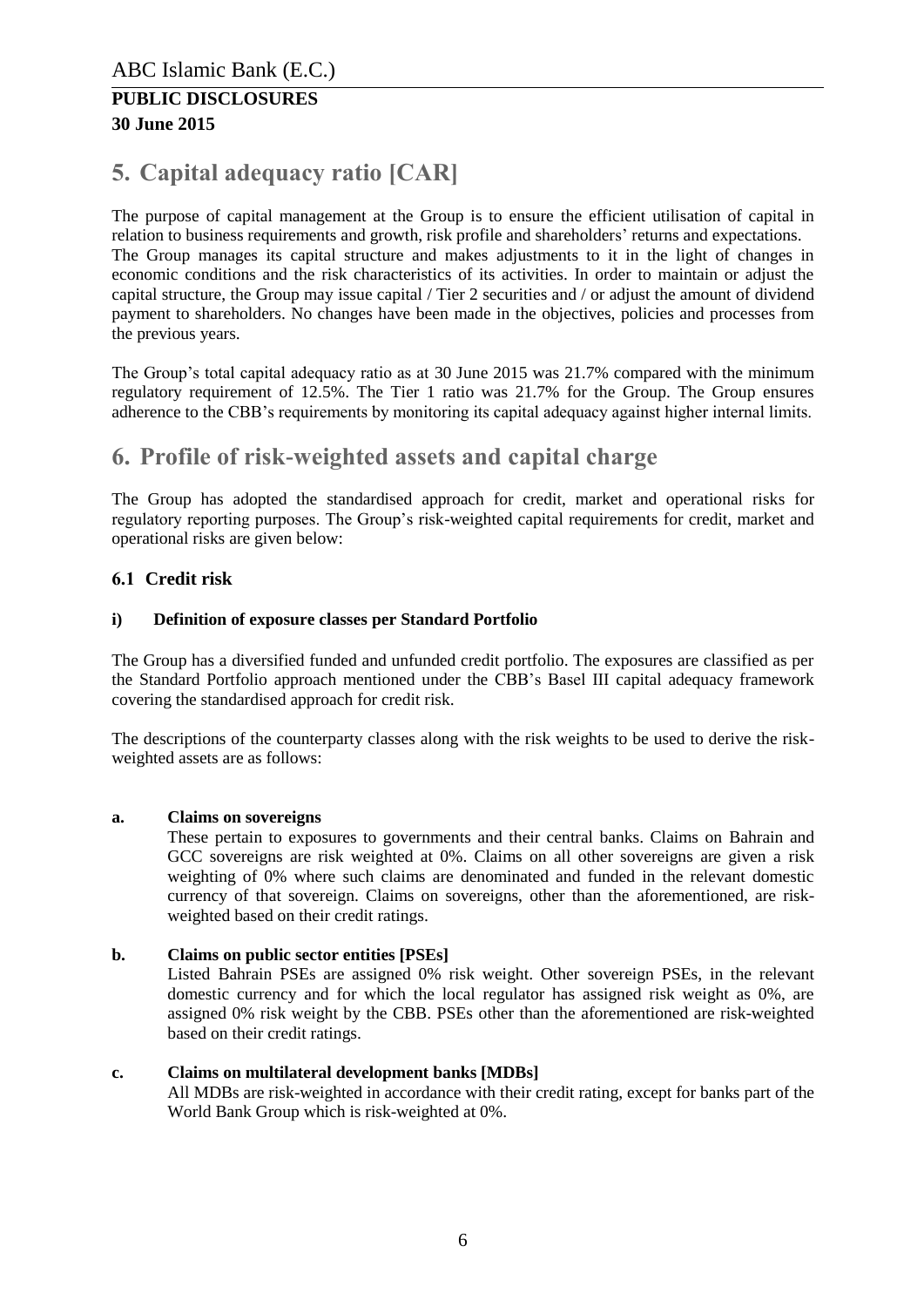### **30 June 2015**

#### **d. Claims on banks**

Claims on banks are risk-weighted based on the ratings assigned to them by external rating agencies. However, short term claims on locally incorporated banks may be assigned a risk weighting of 20% where such claims on the banks are of an original maturity of three months or less and the claims are denominated and funded in either Bahraini Dinars or US Dollars.

Preferential risk weights that are one category more favourable than the standard risk weighting are assigned to claims on foreign banks licensed in Bahrain of an original maturity of three months or less denominated and funded in the relevant domestic currency. Such preferential risk weights for short-term claims on banks licensed in other jurisdictions are allowed only if the relevant supervisor also allows this preferential risk weighting to short-term claims on its banks.

No claim on an unrated bank would receive a risk weight lower than that applied to claims on its sovereign of incorporation.

#### **e. Claims on corporates**

Claims on corporates are risk-weighted based on credit ratings. Risk weights for unrated corporate claims are assigned at 100%.

#### **f. Past due exposures**

The unsecured portion of any facility (other than a qualifying residential mortgage facility) that is past due for more than 90 days, net of specific provisions (including partial writeoffs), is risk-weighted as follows:

- 150% risk weight when specific provisions are less than 20% of the outstanding amount of the facility.
- <sup>100%</sup> risk weight when specific provisions are greater than 20% of the outstanding amount of the facility.

#### **g. Equity portfolios**

Investments in listed equities are risk-weighted at 100% while unlisted equities are risk weighted at 150%.

#### **h. Project finance exposures**

Exposures on project finance are risk-weighted according to the Regulatory Slotting Criteria, in which the risk weighting ranges between 70% and 250%.

#### **i. Other exposures**

These are risk-weighted at 100%.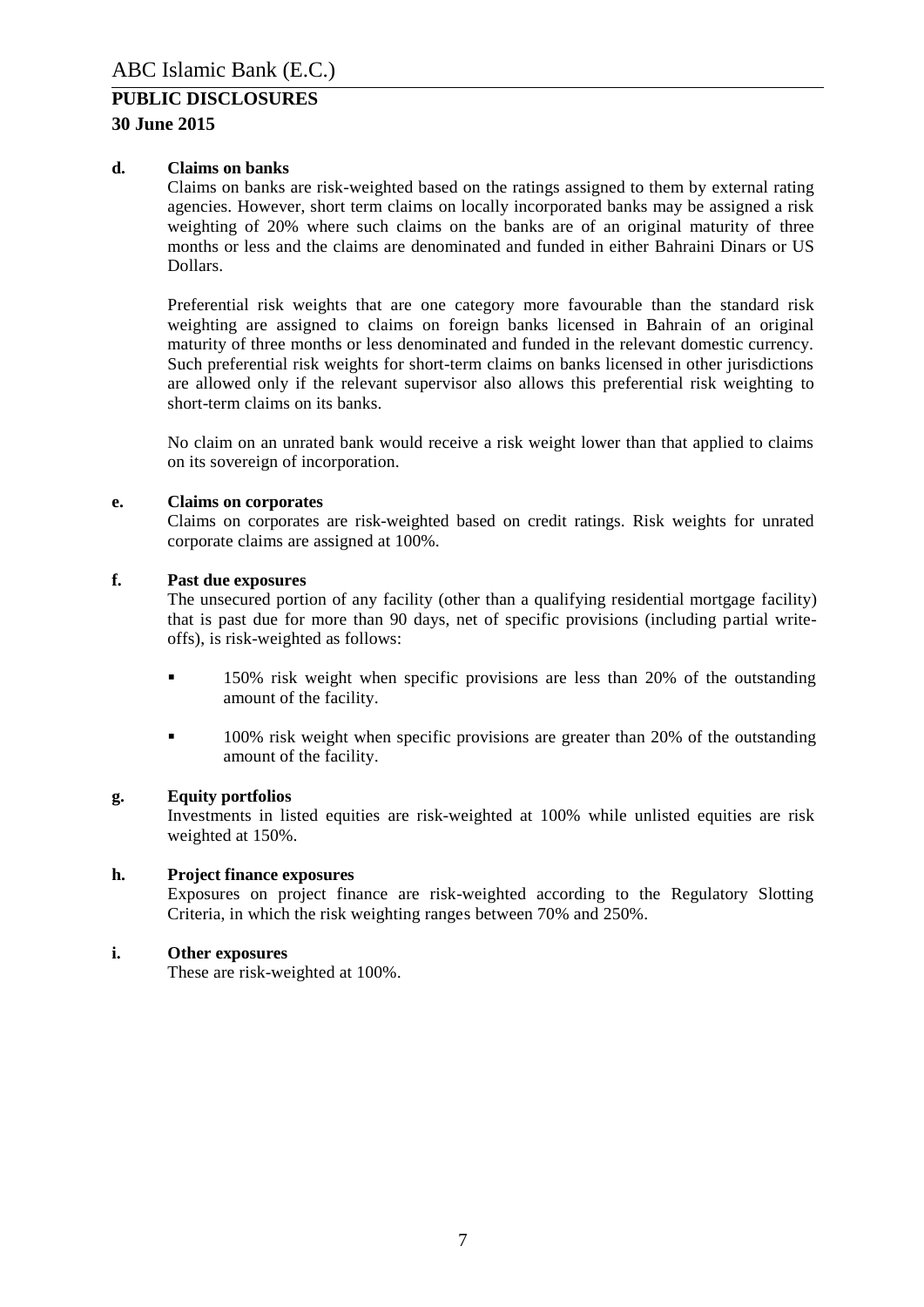| <b>US\$</b> Thousands            | Gross<br>credit exposure | <b>Funded</b><br><b>Exposure</b> | <b>Un-Funded</b><br><b>Exposure</b> | Risk-<br>weighted<br>assets for<br><b>Funded</b><br><b>Exposures</b> | Risk-<br>weighted<br>assets for<br><b>Un-Funded</b><br><b>Exposures</b> | <b>Total Risk</b><br>Weighted<br><b>Assets</b> | Capital<br><b>Charge</b><br>$(12.5\%)$ |
|----------------------------------|--------------------------|----------------------------------|-------------------------------------|----------------------------------------------------------------------|-------------------------------------------------------------------------|------------------------------------------------|----------------------------------------|
| Sovereigns                       | 271,308                  | 268,339                          | 2,969                               | 84.226                                                               | 2,969                                                                   | 87,195                                         | 10,899                                 |
| Claims on public sector entities | 16.309                   | 16,309                           | $\overline{\phantom{a}}$            | 16,309                                                               | $\qquad \qquad \blacksquare$                                            | 16,309                                         | 2,039                                  |
| Claims on banks                  | 525.853                  | 525,546                          | 307                                 | 322,870                                                              | ۰                                                                       | 322,870                                        | 40,359                                 |
| Claims on corporates             | 669,111                  | 629,531                          | 39.580                              | 566,291                                                              | 39,580                                                                  | 605,871                                        | 75,734                                 |
| Past due exposures               | 33.460                   | 33,460                           | ٠.                                  | 16.730                                                               | $\qquad \qquad \blacksquare$                                            | 16,730                                         | 2,091                                  |
| Project finance                  | 141.896                  | 141.896                          | $\overline{\phantom{a}}$            | 99.327                                                               | $\qquad \qquad \blacksquare$                                            | 99.327                                         | 12,416                                 |
| Other                            | 2.494                    | 2.494                            | ۰                                   | 2,494                                                                | ۰                                                                       | 2,494                                          | 312                                    |
| <b>Total</b>                     | 1.660.431                | 1,617,575                        | 42,856                              | 1.108.247                                                            | 42,549                                                                  | 1.150.796                                      | 143,850                                |

#### **ii) Credit exposure and risk-weighted assets**

Since the period end position is representative of the risk positions of the Group during the year, average gross exposures are not disclosed separately.

Breakdown of capital requirements for credit risk per type of Islamic financing contract is as follows:

| <b>US\$</b> Thousands<br><b>Type of Financing</b> | <b>Gross credit</b><br>exposure | <b>Funded</b><br><b>Exposure</b> | <b>Un-Funded</b><br><b>Exposure</b> | Risk-<br>weighted<br>assets for<br><b>Funded</b><br><b>Exposures</b> | Risk-<br>weighted<br>assets for<br><b>Un-Funded</b><br><b>Exposures</b> | <b>Total Risk</b><br>Weighted<br><b>Assets</b> | Capital<br><b>Charge</b><br>$(12.5\%)$ |
|---------------------------------------------------|---------------------------------|----------------------------------|-------------------------------------|----------------------------------------------------------------------|-------------------------------------------------------------------------|------------------------------------------------|----------------------------------------|
| Murabaha                                          | 900,476                         | 870,210                          | 30,266                              | 770,670                                                              | 30,266                                                                  | 800,936                                        | 100,118                                |
| Ijara                                             | 280,967                         | 280,967                          |                                     | 143,049                                                              | ۰                                                                       | 143,049                                        | 17,881                                 |
| Ijara Rec                                         | 609                             | 609                              | $\overline{\phantom{a}}$            | 409                                                                  | -                                                                       | 409                                            | 51                                     |
| Sukuk                                             | 386,368                         | 386,368                          | $\overline{\phantom{a}}$            | 170,136                                                              | ٠                                                                       | 170,136                                        | 21,267                                 |
| Due from financial<br>institution                 | 60,003                          | 60,003                           | $\overline{\phantom{a}}$            | 12,001                                                               | $\overline{\phantom{a}}$                                                | 12,001                                         | 1,500                                  |
| Equity                                            | 2.106                           | 2,106                            |                                     | 2,106                                                                | ۰                                                                       | 2.106                                          | 263                                    |
| LC                                                | 12,590                          |                                  | 12,590                              |                                                                      | 12,283                                                                  | 12,283                                         | 1,535                                  |
| Other                                             | 17,312                          | 17.312                           |                                     | 9,876                                                                | ۰                                                                       | 9,876                                          | 1,235                                  |
| <b>Total</b>                                      | 1,660,431                       | 1,617,575                        | 42,856                              | 1,108,247                                                            | 42,549                                                                  | 1,150,796                                      | 143,850                                |

#### <span id="page-7-0"></span>**6.2 Market risk**

The Group, with assistance from ABC, minimizes its market risk through:

- (i) match-funding its assets to reduce its profit rate risk;
- (ii) not taking commodity price risk by squaring position on transaction by transaction basis;
- (iii) funding exposures in the same currency and, hence, avoiding any foreign exchange currency risk; and
- (iv) maintaining no sukuk trading position.

Accordingly, the Group maintains no capital charge for market risk.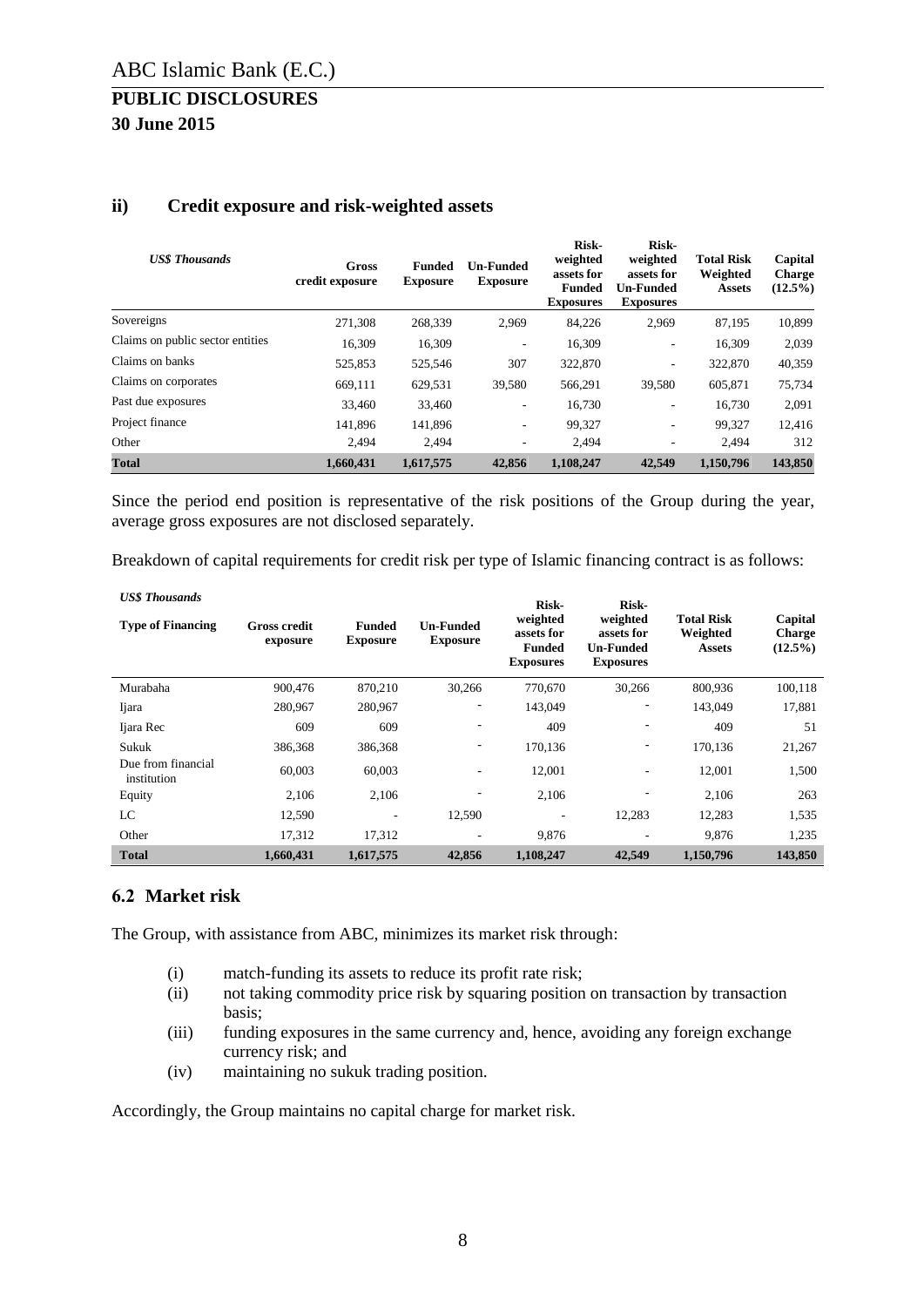### <span id="page-8-0"></span>**6.3 Operational risk**

In accordance with the standardised methodology, the risk weight with respect to operational risk is US\$ 113.2 million, with minimum capital requirement of US\$ 14.1 million (at 12.5%). This capital charge was computed by categorising the Group's activities into two business lines (out of the eight business lines defined by the Basel III framework) and multiplying the business line's three-year average gross income by a pre-defined beta factor.

### **Indicators of operational risk exposures:**

| Gross income US\$ thousands                           | 113.181 |
|-------------------------------------------------------|---------|
| Amount of non-Shari'a compliant income US\$ thousands |         |
| Number of Shari'a violations                          | Nil     |

# <span id="page-8-1"></span>**7. Risk management**

# <span id="page-8-2"></span>**7.1 Introduction**

Risk is inherent in the Group's activities and is managed through a process of ongoing identification, measurement and monitoring, subject to risk limits and other controls. The Group is exposed to credit risk, market risk, liquidity risk, operational risk, legal and strategic risk, as well as other forms of risk inherent in its financial operations.

Over the last few years, ABC has invested heavily into developing a comprehensive and robust risk management infrastructure. This includes risk identification processes under credit, market and operational risk spectrums, risk measurement models and rating systems, as well as a strong business process to monitor and control these risks. Figure 1 outlines the various congruous stages of the risk process.

### *Figure 1:*

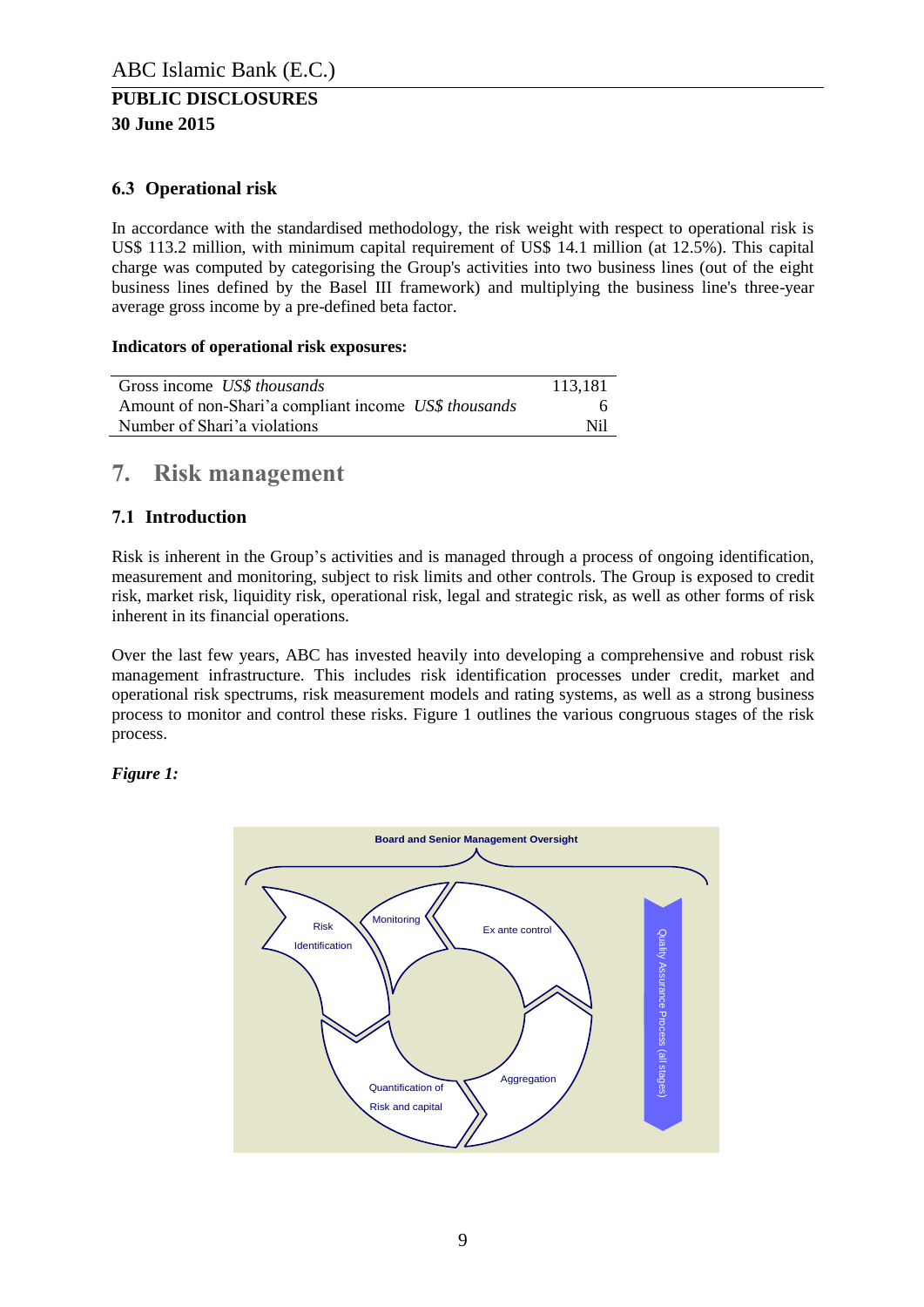# <span id="page-9-0"></span>**7.2 Risk management structure**

The Board Risk Committee (BRC) sets ABC's Risk Strategy/Appetite and Policy Guidelines. Executive Management is responsible for their implementation.





Within the broader governance infrastructure, the Board Committees carry the main responsibility of best practice management and risk oversight. At this level, the BRC oversees the definition of risk appetite, risk tolerance standards and risk process standards to be kept in place. The BRC is also responsible for co-ordinating with other Board Committees for monitoring compliance with the requirements of the regulatory authorities in the various countries in which ABC operates.

The **Head Office Credit Committee [HOCC]** is responsible for credit decisions at the higher levels of ABC's wholesale and retail lending portfolio, setting country and other high level ABC limits, dealing with impaired assets, provisioning and general credit policy matters.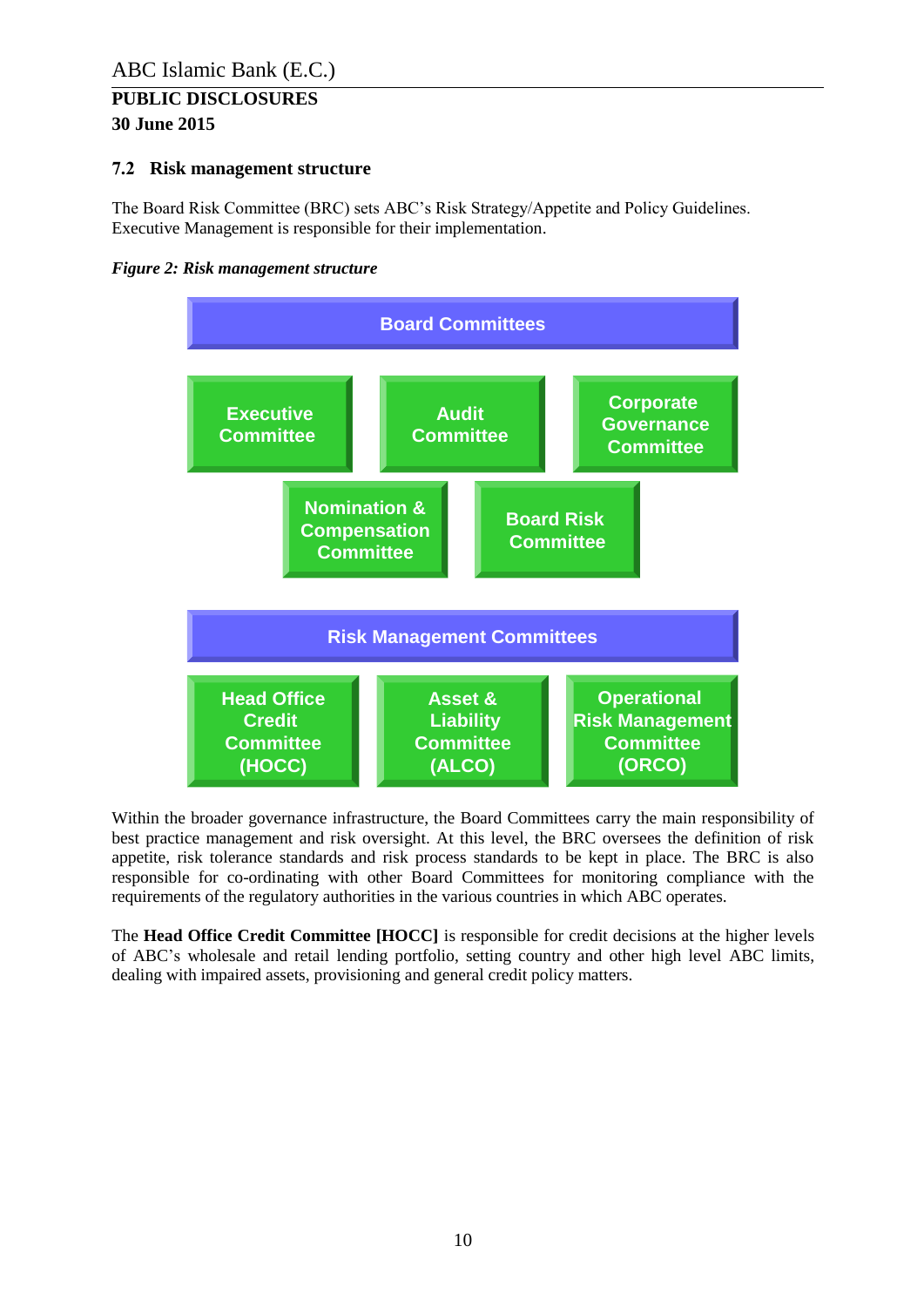In addition to being part of the above structure, through the outsourcing of the support functions including the credit approval, the Group has the following risk management structure:



ABC's **Asset and Liability Committee (ALCO)** is responsible for defining long-term strategic plans and policy, as well as short-term tactical initiatives for prudently directing asset and liability allocation. ALCO monitors ABC's liquidity and market risks, and the risk profile, in the context of economic developments and market fluctuations. ALCO is assisted by tactical sub-committees for Capital & Liquidity Management; Investments; Structural FX.

ABC's **Operational Risk Management Committee (ORCO)** is responsible for defining long-term strategic plans and short-term tactical initiatives for the identification, prudent management, control and measurement of ABC's exposure to operational risk and other non-financial risks. ORCO frames policy and oversees the operational risk function. Specialist risk committees, such as the ABC Group Compliance Oversight Committee, the ABC Group Business Continuity Committee and the ABC Group IT Risk Committee are responsible for the proper management of certain categories of non-financial risk.

The **Credit & Risk Group (CRG)** is responsible for centralised credit policy and procedure formulation, country risk and counterparty analysis, approval/review and exposure reporting, control and risk-related regulatory compliance, remedial loans management and the provision of analytical resources to senior management. Additionally, it identifies market and operational risks arising from ABC's activities, recommending to the relevant central committees appropriate policies and procedures for managing exposure.

Under the single obligor regulations of the CBB and other host regulators, the CRG and its local equivalents have to obtain approval for any planned exposures above specific thresholds to single counterparties, or groups of connected counterparties.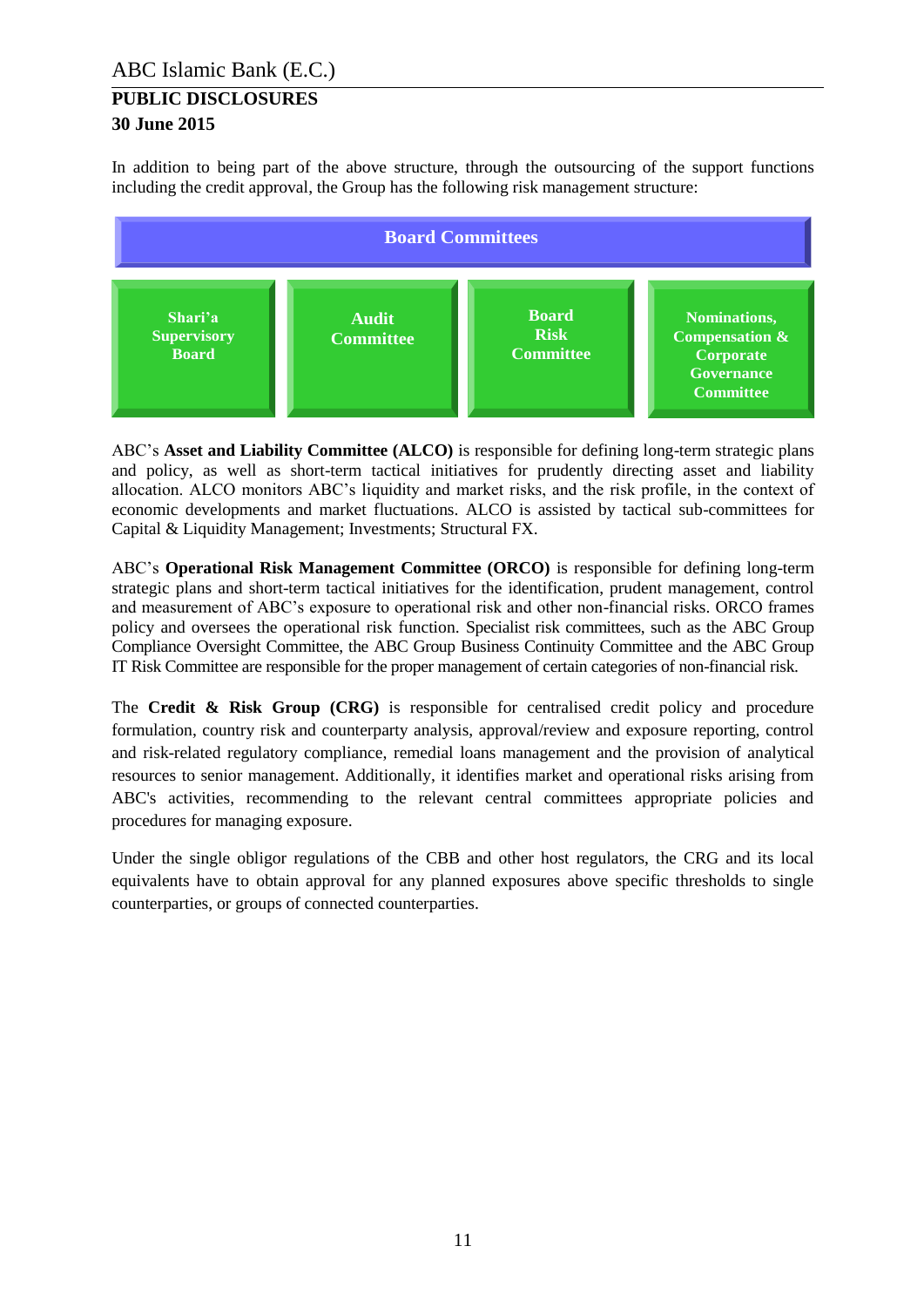### **Credit risk**

ABC's portfolio and credit exposures are managed in accordance with the Group Credit Policy, which applies ABC Group-wide qualitative and quantitative guidelines, with particular emphasis on avoiding undue concentrations or aggregations of risk. ABC's banking subsidiaries are governed by specific credit policies that are aligned with the Group Credit Policy, but may be adapted to suit local regulatory requirements as well as individual units' product and sectoral needs.

The first level of protection against undue credit risk is through ABC's counterparty, country, industry and other risk threshold limits, together with customer and customer group credit limits. The BRC and the HOCC sets these limits and allocates them between ABC and its banking subsidiaries. A tiered hierarchy of delegated approval authorities, based on the risk rating of the customer under ABC's internal credit rating system, controls credit exposure to individual customers or customer groups.

Credit limits are prudent, and ABC uses standard mitigation and credit control technologies.

ABC employs a Risk-Adjusted Return on Capital (RAROC) measure to evaluate risk/reward at the transaction approval stage. This is aggregated for each business segment and business unit, and for ABC as a whole. It is upgraded when appropriate.

Business unit account officers are responsible for day-to-day management of existing credit exposures, and for periodic review of the client and associated risks, within the framework developed and maintained by the CRG. ABC Group Audit, meanwhile, carries out separate risk asset reviews of business units, to provide an independent opinion on the quality of their credit exposures, and adherence to credit policies and procedures. These measures, collectively, constitute the main lines of defence against undue risk for ABC.

ABC remains committed to developing the credit skills of its entire staff involved in the credit process within the Bank. To this end in late 2012, a training initiative was launched as a means of both enhancing and unifying credit standards across ABC. The new initiative, entitled Credit Culture Transformation or "CCT@ABC", harnesses the expertise of Moody's Analytics to deliver a broad bespoke training programme, ranging from corporate analysis through to the structuring skills required to preserve the quality of the Bank's asset book. In 2014, several training sessions were organised across the Group as part of this program and it is intended that further topics will be added to the training programme as it is developed going forward.

Credit exposures that have significantly deteriorated are segregated and supervised more actively by the CRG's Remedial Loans Unit (RLU). Subject to minimum loan loss provision levels mandated under the Group Credit Policy, specific provisions in respect of impaired assets are based on estimated potential losses, through a quarterly portfolio review and adequacy of provisioning exercise, which complies with IAS 39 reporting. Collective impairment provision is also maintained to cover unidentified possible future losses.

As at 30 June 2015, the Group's three largest exposures in excess of 15% of the capital base are shown below:

| <b>US\$ Thousands</b> | <b>On and off-Balance</b><br><b>Sheet</b><br><b>Exposure</b> |
|-----------------------|--------------------------------------------------------------|
| Counterparty [A]      | 100,226                                                      |
| Counterparty [B]      | 60,491                                                       |
| Counterparty [C]      | 60,003                                                       |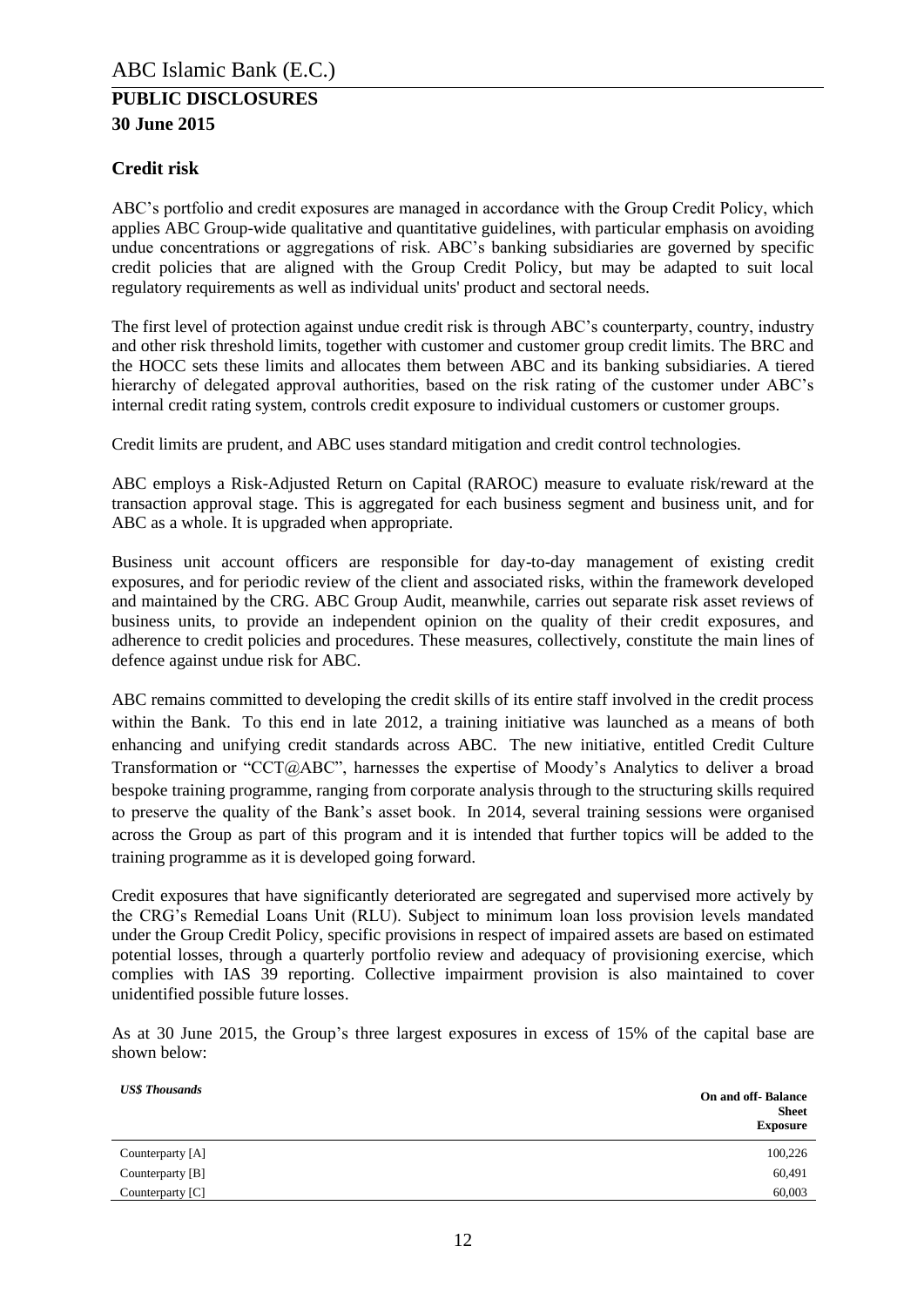### **Excessive risk concentration**

Concentrations arise when a number of counterparties are engaged in similar business activities or activities in the same geographic region or have similar economic features that would cause their ability to meet contractual obligations to be similarly affected by changes in economic, political or other conditions. Concentrations indicate the relative sensitivity of the Group's performance to developments affecting a particular industry or geographical location.

In order to avoid excessive concentrations of risk, the ABC Group policies and procedures include specific guidelines to focus on country and counterparty limits and maintaining a diversified portfolio. Identified concentrations of credit risks are controlled and managed accordingly.

Single name concentrations are monitored on an individual basis. ABC's internal economic capital methodology for credit risk addresses concentration risk through the application of single-name concentration add-on. Under the CBB's single obligor regulations, banks incorporated in Bahrain are required to obtain the CBB's approval for any planned exposure to a single counterparty, or group of connected counterparties exceeding 15 percent of the regulatory capital base. This restriction applies only at the consolidated level of the ABC Group and, hence, the Bank has several exposures that exceed 15% of its capital base. However, none of these exposures exceed 15% of ABC's capital base.

### **Risk mitigation, collateral and other credit enhancements**

The amount and type of collateral depends on an assessment of the credit risk of the counterparty. The types of collateral held by the Group mainly include cash, guarantees from banks and guarantees from ABC.

Management monitors the market value of collateral, requests additional collateral in accordance with the underlying agreement and monitors the market value of collateral obtained during its review of the adequacy of the allowance for impairment losses.

Exposures by type of Islamic financing contract that are covered by guarantees or by eligible collaterals are as follows:

| <b>US\$</b> thousands       |                  |            |                          | <b>Net</b> |
|-----------------------------|------------------|------------|--------------------------|------------|
|                             | <b>Exposures</b> | Guaranteed | Collateral*              | exposure   |
| Funded Exposures (Murabaha) | 33,460           | 33,460     | 3.642                    | 29,818     |
| Funded Exposures (Sukuk)    | 1.500            | 1.500      | $\overline{\phantom{a}}$ | 1.500      |
| Unfunded Exposures (LC)     | 44.805           | $\sim$     | 1.533                    | 43,272     |

\* The utilization of the above collaterals will be on a customer by customer basis and will be limited to the customer's total exposure.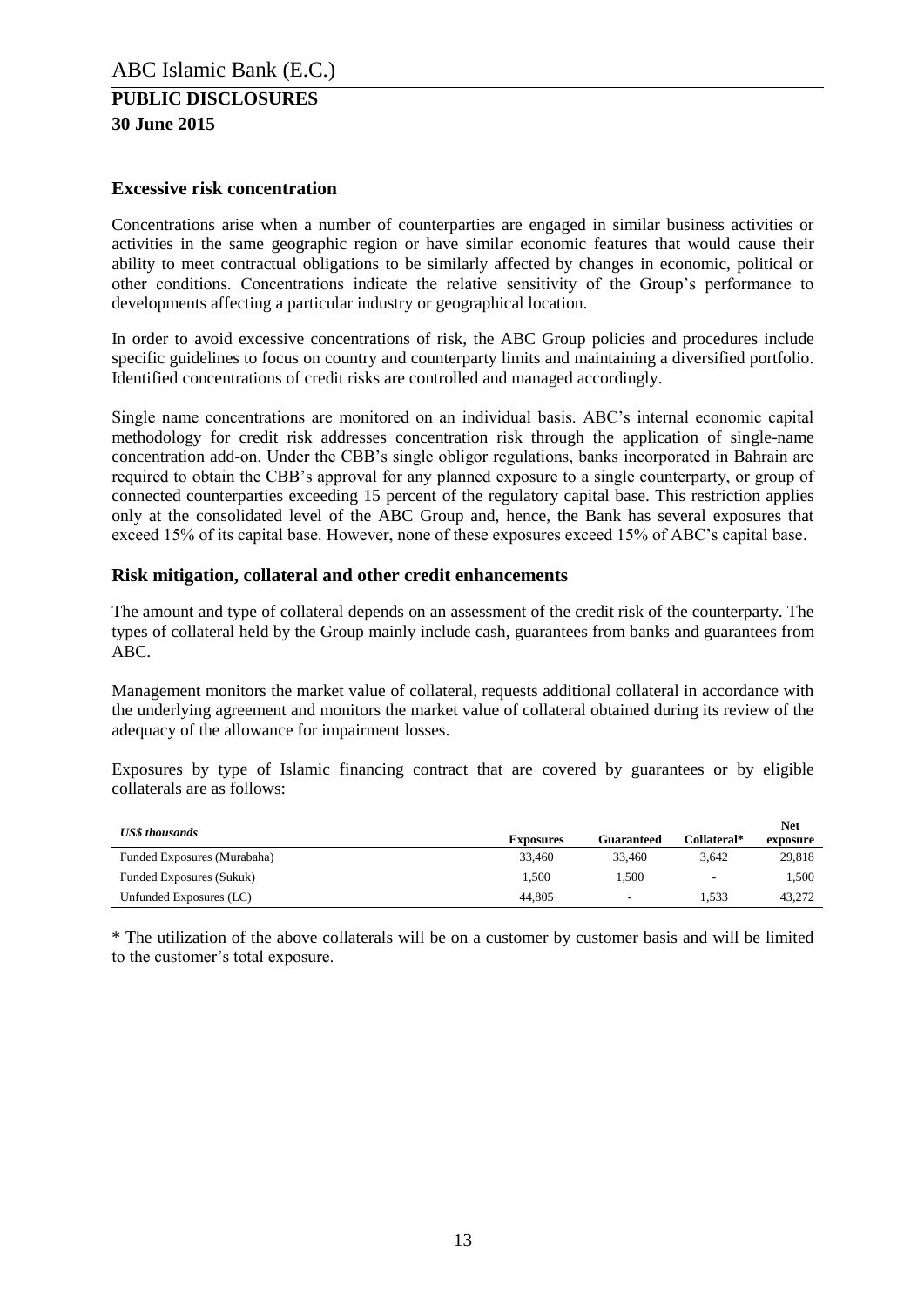### <span id="page-13-0"></span>**7.3 Geographical distribution of exposures**

The Bank's nature of business, being an Islamic bank, results in concentration of exposures in the Muslim world. Moreover, the Bank's approved concentration of activities, which is also in line with its role within the ABC Group, has large concentration in the GCC countries, as illustrated in the table below:

#### *US\$ Thousands*

| <b>Country / Region</b>     | Gross exposure | Percentage of<br>exposure |
|-----------------------------|----------------|---------------------------|
| Saudi Arabia                | 623,223        | 37.53%                    |
| <b>UAE</b>                  | 432,269        | 26.03%                    |
| Europe (Including Turkey)   | 231,463        | 13.94%                    |
| Bahrain                     | 157,355        | 9.48%                     |
| <b>Other MENA Countries</b> | 76,160         | 4.59%                     |
| Qatar                       | 71,875         | 4.33%                     |
| Other Asia                  | 32,384         | 1.95%                     |
| Kuwait                      | 21,216         | 1.28%                     |
| Oman                        | 14,486         | 0.87%                     |
| <b>Total</b>                | 1,660,431      | $100.00\%$                |

The geographical distribution of gross credit exposures by major type of credit exposures can be analysed as follows:

| <b>US\$ Thousands</b>             | <b>Bahrain</b> | Saudi   |                          | Kuwait<br>Oatar | <b>UAE</b>               | Oman   | Other<br><b>MENA</b>     | Other  | Europe<br>(Including     | <b>Total</b>      |
|-----------------------------------|----------------|---------|--------------------------|-----------------|--------------------------|--------|--------------------------|--------|--------------------------|-------------------|
| <b>Type of Financing / Region</b> |                | Arabia  |                          |                 |                          |        | countries                | Asia   | Turkey)                  |                   |
| Sovereigns                        | 53             | -       |                          | $\sim$          | 163,662                  | ۰      | 49,475                   | 32,384 | 25,734                   | 271.308           |
| Claims on public sector entity    |                |         |                          |                 |                          | ۰      | 16,309                   |        | ٠                        | 16,309            |
| Claims on banks                   | 121.870        | -       | $\overline{\phantom{a}}$ | 35,214          | 193,864                  | ۰      | 307                      | ۰      | 174,598                  | 525,853           |
| Claims on Corporates              | 28,869         | 495,521 | 2,691                    | 26,087          | 74,743                   | ٠      | 10,069                   | ۰      | 31,131                   | 669,111           |
| Past due exposures                | 4,069          | 29,391  | ۰                        |                 |                          |        |                          | ۰      | ٠                        | 33,460            |
| Project finance                   | ٠              | 98,311  | 18,525                   | 10,574          | $\overline{\phantom{a}}$ | 14,486 | $\overline{\phantom{a}}$ | ۰      | $\overline{\phantom{0}}$ | 141,896           |
| Other                             | 2.494          | -       |                          |                 |                          |        |                          |        | $\overline{\phantom{0}}$ | 2,494             |
| <b>Total</b>                      | 157,355        | 623.223 | 21.216                   | 71,875          | 432.269                  | 14.486 | 76.160                   | 32,384 |                          | 231,463 1,660,431 |

### <span id="page-13-1"></span>**7.4 Industrial sector analysis of the exposures**

The industrial sector analysis of exposures is as follows:

| <b>US\$</b> Thousands         |                       |                        | <b>Un funded</b>         |
|-------------------------------|-----------------------|------------------------|--------------------------|
|                               | <b>Gross exposure</b> | <b>Funded exposure</b> | exposure                 |
| <b>Financial Institutions</b> | 638,611               | 638,304                | 307                      |
| Government                    | 287,617               | 284,648                | 2,969                    |
| Manufacturing                 | 246,260               | 232,369                | 13,891                   |
| Trading                       | 227,900               | 221,950                | 5,950                    |
| <b>Commercial Real Estate</b> | 104.216               | 104,216                |                          |
| Construction                  | 67.242                | 47,503                 | 19,739                   |
| Transportation                | 48,433                | 48,433                 | $\overline{\phantom{a}}$ |
| Other                         | 25.452                | 25,452                 | $\overline{a}$           |
| Mining & Quarrying            | 14,700                | 14,700                 | $\overline{a}$           |
| <b>Total</b>                  | 1,660,431             | 1,617,575              | 42,856                   |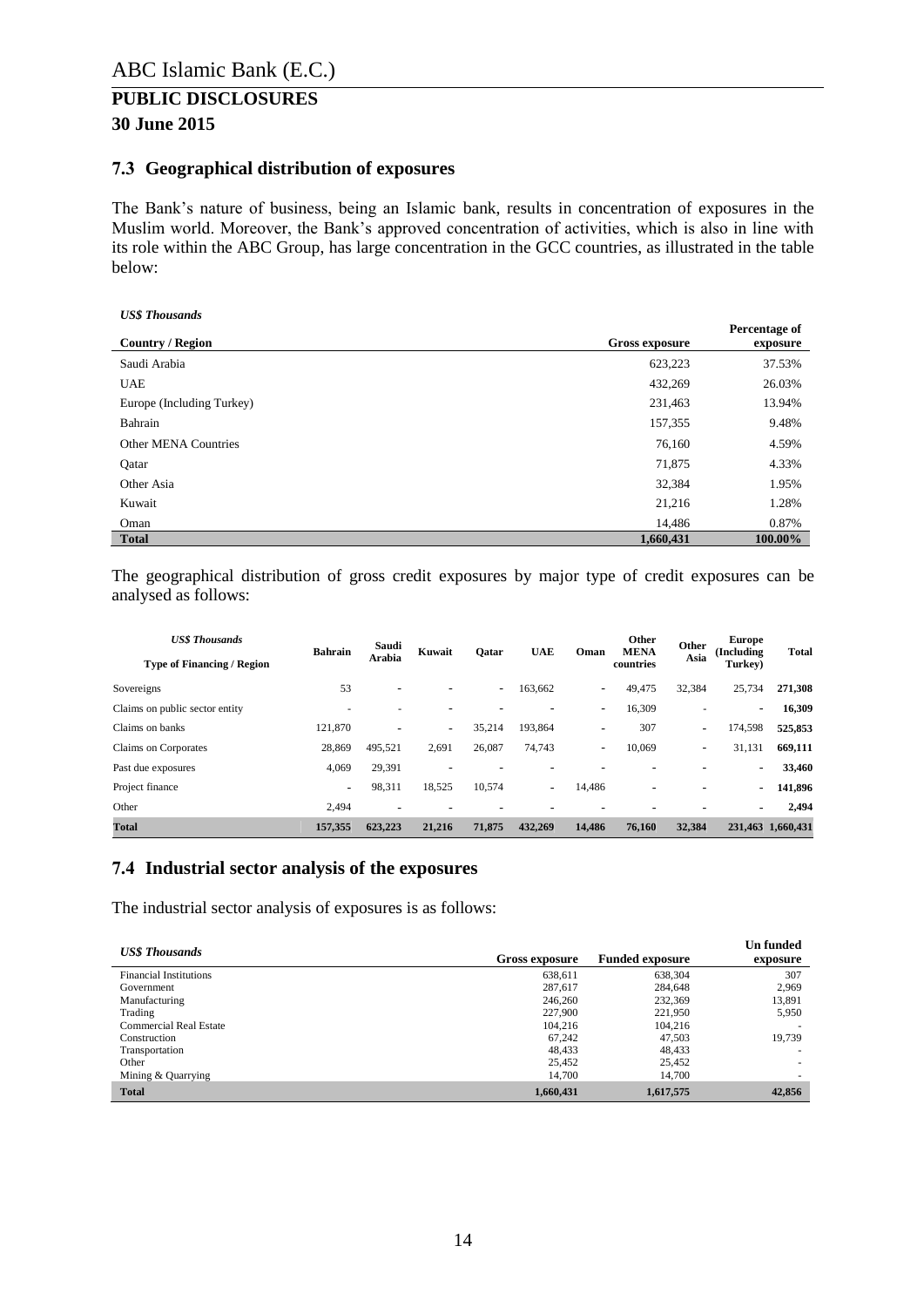The industrial sector analysis of gross credit exposures by major types of credit exposures can be analysed as follows:

| <b>US\$ Thousands</b>             | <b>Financial</b>         | Commercial            | Manu-                    | Con-      | <b>Trading</b>           | Govern-                  | Trans-                   | Mining $\&$              | Other  | <b>Total</b> |
|-----------------------------------|--------------------------|-----------------------|--------------------------|-----------|--------------------------|--------------------------|--------------------------|--------------------------|--------|--------------|
| <b>Type of Financing/Industry</b> | <b>Institutions</b>      | real estate facturing |                          | struction |                          |                          | ment portation           | <b>Ouarrying</b>         |        |              |
| Sovereigns                        | $\overline{\phantom{a}}$ |                       | ٠                        | -         | $\overline{\phantom{a}}$ | 271,308                  | $\overline{\phantom{a}}$ |                          | ٠      | 271,308      |
| Claims on public sector entity    | $\overline{\phantom{a}}$ | ۰                     | $\overline{\phantom{a}}$ | ٠         | $\overline{\phantom{a}}$ | 16,309                   | $\overline{\phantom{a}}$ | $\overline{\phantom{a}}$ | ٠      | 16,309       |
| Claims on banks                   | 524,353                  |                       | $\overline{\phantom{a}}$ | $\sim$    | 1,500                    | $\overline{\phantom{a}}$ |                          |                          | ٠      | 525,853      |
| Claims on Corporates              | 110,189                  | 104.216               | 119,064                  | 67.242    | 197,009                  | $\overline{\phantom{a}}$ | 48,433                   |                          | 22,958 | 669,111      |
| Past due exposures                | 4,069                    |                       |                          | $\sim$    | 29,391                   | $\overline{\phantom{a}}$ |                          |                          | ٠      | 33,460       |
| Project finance                   | $\overline{\phantom{a}}$ | $\sim$                | 127.196                  | -         |                          |                          | $\sim$                   | 14,700                   | $\sim$ | 141,896      |
| Other                             | ٠                        |                       | $\overline{\phantom{a}}$ |           |                          | ٠                        |                          | $\overline{\phantom{a}}$ | 2,494  | 2,494        |
| <b>Total</b>                      | 638,611                  | 104,216               | 246,260                  | 67,242    | 227,900                  | 287,617                  | 48,433                   | 14,700                   | 25,452 | 1,660,431    |

# <span id="page-14-0"></span>**7.5 Exposure by external credit rating**

The Group uses external ratings from Standard & Poor's, Moody's, Fitch Ratings and Capital Intelligence [accredited External Credit Assessment Institutions (ECAI's)]. The breakdown of the Group's exposure into rated and unrated categories is as follows:

| <b>US\$</b> Thousands          | <b>Gross credit</b><br>exposure | Rated exposure           | <b>Unrated exposure</b> |
|--------------------------------|---------------------------------|--------------------------|-------------------------|
| Claims on Corporates           | 669,111                         | 117,755                  | 551,356                 |
| Claims on banks                | 525,853                         | 524,046                  | 1,807                   |
| Project finance                | 141,896                         |                          | 141,896                 |
| Sovereigns                     | 271,308                         | 204,511                  | 66,797                  |
| Past due exposures             | 33,460                          |                          | 33,460                  |
| Claims on public sector entity | 16,309                          | ۰                        | 16,309                  |
| Other                          | 2,494                           | $\overline{\phantom{a}}$ | 2,494                   |
| <b>Total</b>                   | 1,660,431                       | 846,312                  | 814,119                 |

The Group has a policy of maintaining accurate and consistent risk methodologies. It uses a variety of financial analytics, combined with market information, to support risk ratings that form the main inputs for the measurement of counterparty credit risk. All internal ratings are tailored to the various categories, and are derived in accordance with the Group's credit policy. They are assessed and updated regularly. Each risk rating class is mapped to grades equivalent to Standard  $\&$  Poor's, Moody's, Fitch rating and Capital Intelligence agencies.



Percentages have been calculated internally based on the sum of funded counterparty exposure and unfunded exposures before applying credit conversion factors.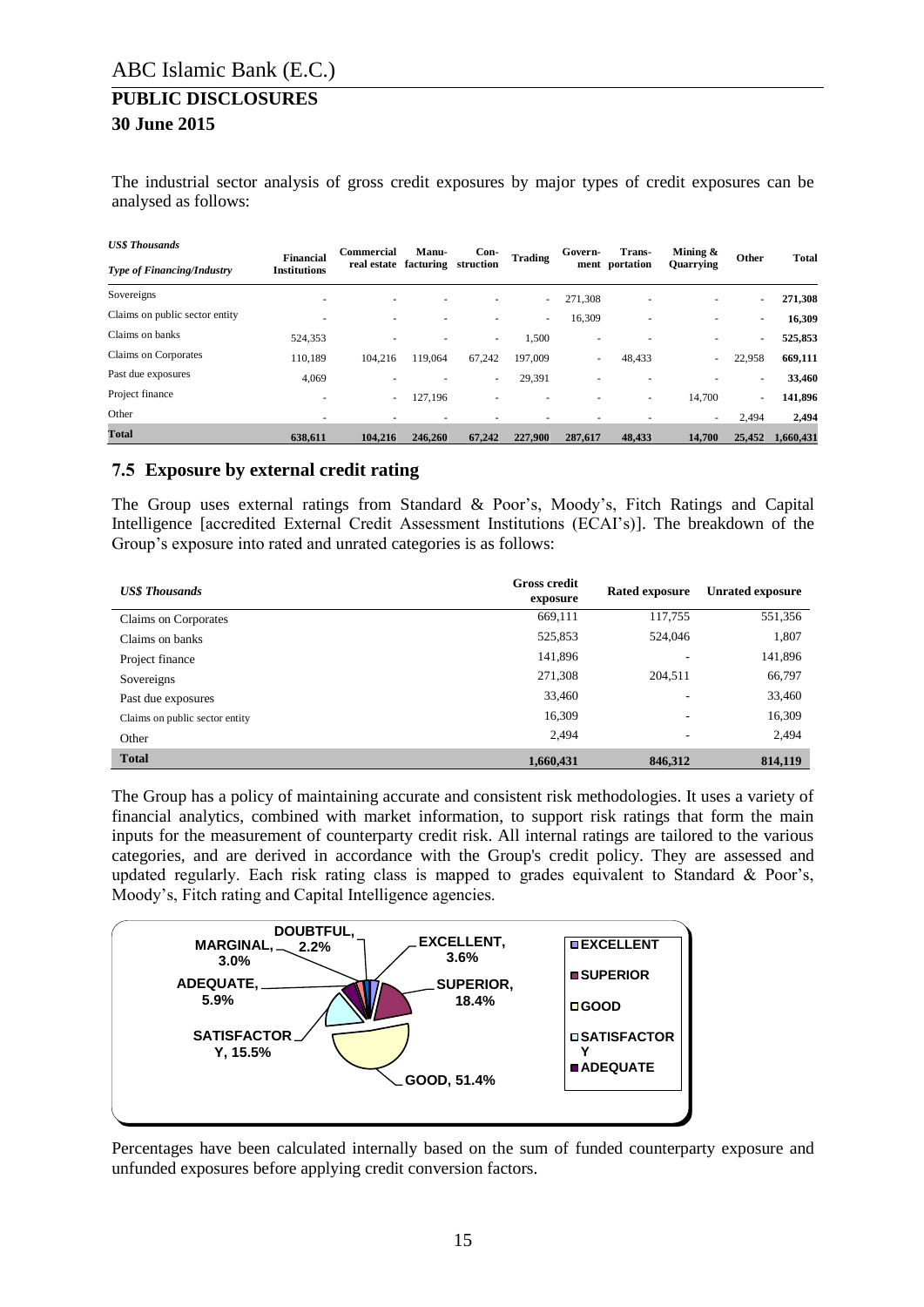### <span id="page-15-0"></span>**7.6 Maturity analysis of funded exposures**

Residual contractual maturity analysis of the Group's major types of funded credit exposures are as follows:

| <b>US\$ Thousands</b>          | Within<br>1 month | $1-3$<br>months          | $3-6$<br>months | $6 - 12$<br>months | Total<br>within 12<br>months | $1 - 5$<br>vears | $5-10$<br>years          | Over 20<br>years | Total<br>over 12<br>months | <b>Undated</b>           | <b>Total</b> |
|--------------------------------|-------------------|--------------------------|-----------------|--------------------|------------------------------|------------------|--------------------------|------------------|----------------------------|--------------------------|--------------|
| Sovereigns                     | ٠                 | 1,057                    | 21,633          | 47,614             | 70,304                       | 119,484          | 78,498                   | ٠                | 197,982                    | 53                       | 268,339      |
| Claims on public sector entity |                   | $\overline{\phantom{a}}$ | 9,282           | 7,027              | 16,309                       |                  |                          |                  |                            | $\overline{\phantom{a}}$ | 16,309       |
| Claims on banks                | 115,419           | $\overline{\phantom{a}}$ | 21,821          | $\sim$             | 137,240                      | 383.163          | 1,537                    | ٠                | 384,700                    | 3,606                    | 525,546      |
| Claims on Corporates           | 138,385           | 130,915                  | 173,658         | 65,693             | 508,651                      | 95,927           | 24,953                   | ٠                | 120,880                    | $\overline{\phantom{a}}$ | 629,531      |
| Past due exposures             |                   |                          |                 |                    |                              |                  | $\overline{\phantom{a}}$ | 33,460           | 33.460                     | $\overline{\phantom{a}}$ | 33,460       |
| Project finance                | 1,221             | $\overline{\phantom{a}}$ | 8,978           | 10,538             | 20,737                       | 76,876           | 44,283                   | $\sim$           | 121,159                    | $\overline{\phantom{a}}$ | 141,896      |
| Other                          | ٠                 |                          |                 |                    |                              |                  |                          |                  | $\overline{\phantom{a}}$   | 2,494                    | 2,494        |
| <b>Total</b>                   | 255,025           | 131,972                  | 235,372         | 130,872            | 753,241                      | 675,450          | 149,271                  | 33,460           | 858.181                    | 6,153                    | 1,617,575    |

Residual contractual maturity analysis of the Group's funded credit exposures per type of Islamic financing contract are as follows:

| <b>US\$</b> Thousands | Within<br>1 month | 1-3 months               |         | 3-6 months 6-12 months   | <b>Total</b><br>within 12<br>months | $1 - 5$<br>years | $5-10$<br>years          | Over 20<br>years | Total<br>over 12<br>months | <b>Undated</b>           | <b>Total</b> |
|-----------------------|-------------------|--------------------------|---------|--------------------------|-------------------------------------|------------------|--------------------------|------------------|----------------------------|--------------------------|--------------|
| Murabaha              | 169,551           | 128,095                  | 217,496 | 106,493                  | 621,635                             | 215,115          |                          | 33,460           | 248,575                    | $\sim$                   | 870,210      |
| Sukuk                 | 6,470             | $\overline{\phantom{a}}$ | 5,045   | $\sim$                   | 11,515                              | 268,365          | 104,988                  | $\sim$           | 373,353                    | 1,500                    | 386,368      |
| Due from FI           | 60,003            |                          |         | $\sim$                   | 60,003                              | ۰                |                          |                  |                            | $\overline{\phantom{a}}$ | 60,003       |
| Equity                |                   |                          |         |                          |                                     |                  |                          |                  | $\overline{\phantom{a}}$   | 2,106                    | 2,106        |
| Other                 | 14,765            |                          | ۰       | $\sim$                   | 14,765                              |                  |                          |                  | $\overline{\phantom{a}}$   | 2,547                    | 17,312       |
| Ijara Rec             | 309               | 256                      | 44      | $\overline{\phantom{a}}$ | 609                                 | ۰                | $\overline{\phantom{a}}$ |                  |                            | $\overline{\phantom{a}}$ | 609          |
| Ijara                 | 3,927             | 3,621                    | 12,787  | 24,379                   | 44,714                              | 191,970          | 44,283                   | $\sim$           | 236,253                    | $\sim$                   | 280,967      |
| <b>Total</b>          | 255,025           | 131,972                  | 235,372 | 130,872                  | 753,241                             | 675,450          | 149,271                  | 33,460           | 858,181                    | 6,153                    | 1,617,575    |

### <span id="page-15-1"></span>**7.7 Maturity analysis of unfunded exposures**

Residual contractual maturity analysis of the Group's major types of unfunded credit exposures are as follows:

| <b>US\$</b> Thousands | Within<br>l month        | 1-3 months | 3-6 months               | 6-12 months              | <b>Total within</b><br>12 months | $1-5$<br>vears           | <b>Total Over</b><br>12 months | <b>Total</b> |
|-----------------------|--------------------------|------------|--------------------------|--------------------------|----------------------------------|--------------------------|--------------------------------|--------------|
| Sovereigns            | $\overline{\phantom{a}}$ | ٠          | 1,818                    | 1,151                    | 2,969                            | $\overline{\phantom{a}}$ | $\overline{\phantom{a}}$       | 2,969        |
| Claims on banks       | $\overline{\phantom{a}}$ | 307        | $\overline{\phantom{a}}$ | $\overline{\phantom{a}}$ | 307                              | $\overline{\phantom{a}}$ | $\overline{\phantom{a}}$       | 307          |
| Claims on Corporates  | 12                       | 1,160      | 11,241                   | 14.730                   | 27,143                           | 12,437                   | 12,437                         | 39,580       |
| <b>Total</b>          | 12                       | 1,467      | 13,059                   | 15,881                   | 30,419                           | 12,437                   | 12,437                         | 42,856       |

Residual contractual maturity analysis of the Group's unfunded credit exposures per type of Islamic financing contract are as follows:

| <b>US\$ Thousands</b> | Within<br>l month        | 1-3 months               | 3-6 months |        | 6-12 months Total within 12<br>months | $1-5$<br>vears | <b>Total over</b><br>12 months | <b>Total</b> |
|-----------------------|--------------------------|--------------------------|------------|--------|---------------------------------------|----------------|--------------------------------|--------------|
| Murabaha              | $\overline{\phantom{a}}$ | $\overline{\phantom{a}}$ | 9,319      | 14,841 | 24,160                                | 6,106          | 6,106                          | 30,266       |
| LC                    | 12                       | 1,467                    | 3.740      | 1,040  | 6,259                                 | 6,331          | 6,331                          | 12,590       |
| <b>Total</b>          | 12                       | 1,467                    | 13,059     | 15,881 | 30,419                                | 12,437         | 12,437                         | 42,856       |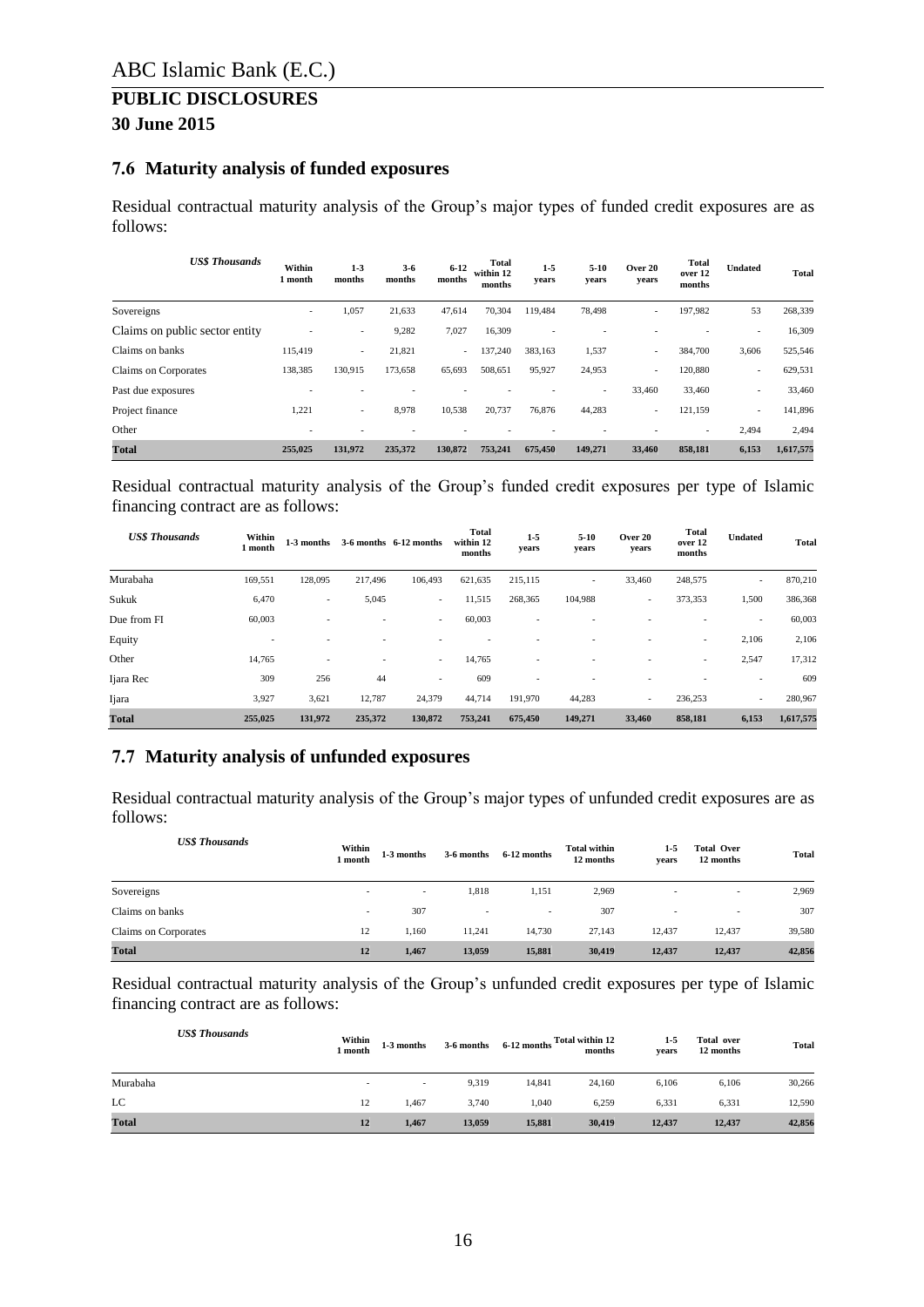Unfunded exposures include credit-related financial instruments, comprising of letters of credit, guarantees and commitments and are measured in accordance with the calculation of credit riskweighted assets in the CBB's Basel II capital adequacy framework.

For credit-related contingent items, the nominal value is converted to an exposure through the application of a CCF. The CCF is at 20%, 50% or 100% depending on the type of contingent item, and is used to convert off-Balance sheet notional amounts into an equivalent on-statement of financial position.

Undrawn facilities and other commitments represent commitments that have not been drawn down or utilised at the reporting date. The nominal amount provides the calculation base to which a CCF is applied for calculating the exposure. CCF ranges between 20% and 50% for commitments with original maturity of up to one year and over one year respectively and 0% CCF is applicable for commitments which can be unconditionally cancelled at any time.

The table below summarises the notional principal amounts and the relative exposures before applying credit risk mitigation:

| <b>US\$</b> thousands                    | <b>Notional</b><br>principal | Credit exposure* |
|------------------------------------------|------------------------------|------------------|
| Trade-related contingent items           | 32,708                       | 6,542            |
| Transaction-related contingent items     | 12.097                       | 6,049            |
| Undrawn facilities and other commitments | 60.530                       | 30,265           |
| <b>RWA</b> for contingent items          |                              | 42,549           |

\* Credit exposure is after applying CCF.

At 30 June 2015, the Group held cash collaterals in relation to credit-related contingent items amounting to US\$ 1,533 thousand.

### <span id="page-16-0"></span>**7.8 Penalties imposed on customers**

Penalties imposed on customers during the period were US\$ 6 thousand. This amount represents penalty fees received from customers for making late payments. Such amounts are disposed of to charitable causes.

### <span id="page-16-1"></span>**7.9 Impairment of assets**

#### **Impairment and un-collectability of financial assets**

An assessment is made at each quarter end to determine whether there is objective evidence that a specific financial asset or group of financial assets may be impaired. If such evidence exists, an impairment loss is recognised in the consolidated statement of income.

Evidence of impairment may include:

- Significant financial difficulty, default or delinquency in interest or principal payments
- The probability that it will enter bankruptcy or other financial reorganisation
- A measurable decrease in estimated future cash flows, such as changes in arrears or economic conditions, which correlate with defaults.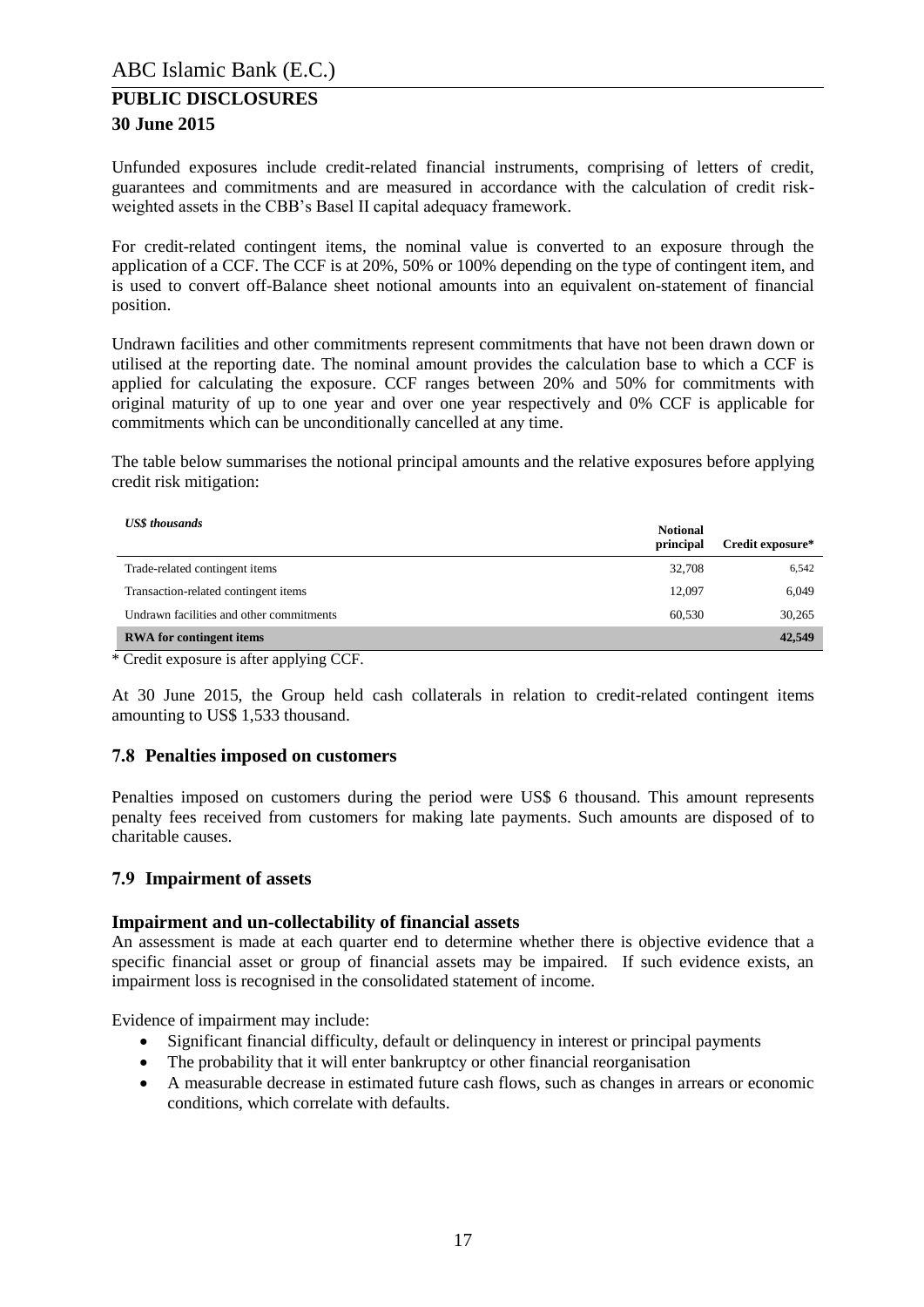Impairment is determined as follows:

- (a) for assets carried at amortised cost, impairment is based on the present value of estimated future cash flows discounted at the original effective profit rate;
- (b) for assets carried at fair value, impairment is the difference between cost and fair value; and
- (c) for assets carried at cost, impairment is based on the present value of estimated future cash flows discounted at the current market rate of return for a similar financial asset.

The Group uses the provision account to record impairments except for equity and similar investments, which are written down, with future increases in their fair value being recognised directly in equity.

### **Impairment losses on financial assets**

On a quarterly basis the Group assesses whether any provision for impairment should be recorded in the consolidated statement of income. In particular, considerable judgment by management is required in the estimation of the amount and timing of future cash flows when determining the level of provision required. Such estimates are necessarily based on assumptions about several factors involving varying degrees of judgment and uncertainty, and actual results may differ resulting in future changes in such provisions.

### **Impairment against specific groups of financial assets**

In addition to specific provisions against individually significant facilities and investments, the Group also makes a provision to cover impairment against specific group of financial assets where there is a measurable decrease in estimated future cash flows. This provision is based on any deterioration in the internal grade of the financial asset since it was granted. The amount of provision is based on the historical loss pattern for facilities within each grading and is adjusted to reflect current economic changes.

The internal grading process takes into consideration factors such as collateral held, deterioration in country risk, industry and technological obsolescence, as well as identified structural weakness or deterioration in cash flows.

### <span id="page-17-0"></span>**7.10 Market risk**

Market risk is the risk that the Group's earnings or capital, or its ability to support its business strategy, will be impacted by changes in market rates or prices related to profit rates, equity prices, credit spreads, foreign exchange rates and commodity prices.

ABC has established risk management policies and limits within which exposure to market risk is measured and controlled by the Credit Risk Group [CRG] with strategic oversight exercised by ABC's ALCO. The CRG's Treasury and Financial Market Risk unit is responsible for the development and implementation of market risk policy, risk measurement and monitoring framework, and the review of all trading and investment products/ limits before submission to ALCO.

The Group classifies market risk into the following:

#### **Non-trading market risk in securities**

Non-trading market risk arises from market factors impacting securities that are held for long-term investment.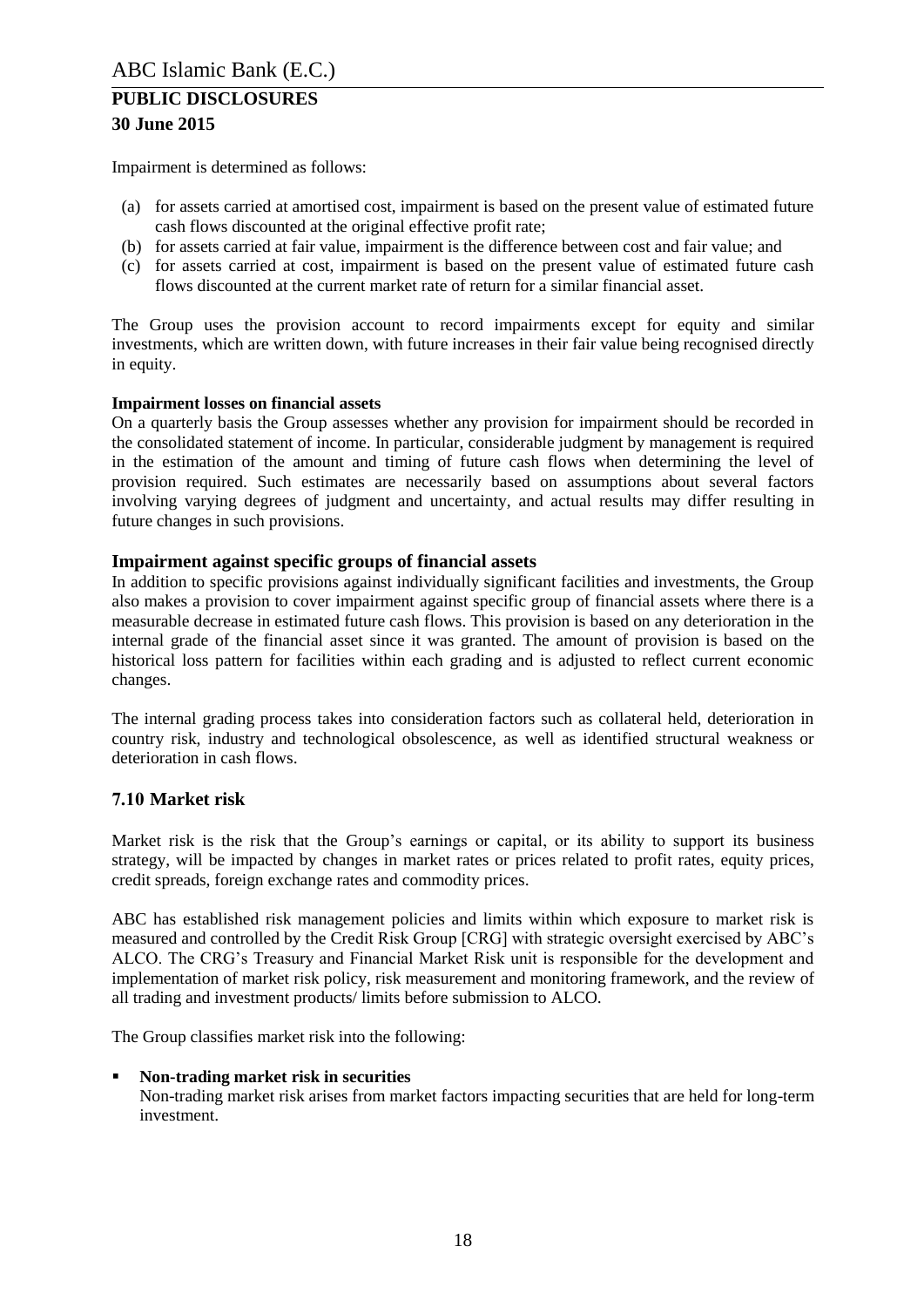### **Asset and liability risk**

Non-trading asset and liability risk exposures arise where the re-pricing characteristics of the Group's assets do not match with those of liabilities.

### **Liquidity Risk**

Liquidity risk is the risk that maturing and encashable assets may not cover cash flow obligations (liabilities). In this respect, the Group is supported by ABC, through the provision of a line of credit to cover any shortfall in liquidity. Accordingly, the Group's liquidity needs are taken into consideration in ABC's liquidity management.

ABC adopts a number of methods to monitor and manage market risks across its trading and nontrading portfolios. These include: Value-at-Risk [VaR] (i.e. 1-day 99<sup>th</sup> percentile VaR using the 'historical simulation' methodology)

- Sensitivity analysis (i.e. basis-point value [BPV] for profit rate and 'Greeks' for options)
- Stress Testing / Scenario Analysis
- Non-Technical Risk Measures (e.g. nominal position values, stop loss vs. P&L, and concentration risk).
- Forward-looking analysis of distress using CDS prices, equity prices and implied volatilities
- A price-discovery and liquidity assessment process to assess liquidity risk of the AFS portfolio<br>Hedge funds analytics, including manning risk factors of hedge fund managers to market risk
- Hedge funds analytics, including mapping risk factors of hedge fund managers to market risk drivers.

On an annual basis, ABC's BRC reviews and approves VaR trading limits, BPV trading and investment Limits, and Non-Technical Trading and Investment Limits.

It should be noted that the Bank applies BPV on the sukuk portfolio and the non-technical risk measures in its liquidity management at the Bank level. For the non-technical measures, notional limits are set for investment products, which are approved by the Board Risk Committee.

### **Currency risk**

The Group is exposed to foreign exchange rate risk through its structural positions. In general, the Group uses matched currency funding to eliminate such a risk.

### **Profit rate risk**

Profit rate risk arises from the possibility that changes in profit rates will affect future profitability or the fair values of financial instruments. The Group is exposed to profit rate risk as a result of mismatches of profit rate re-pricing of assets and liabilities. The most prominent market risk factor for the Bank is profit rates. This risk is minimised as the Group's rate sensitive assets and liabilities are mostly floating rate, where the duration risk is lower. In general, the Group translates fixed rate instruments to floating rate to better manage the duration in the asset book.

### **Commodity risk (price risk)**

The Group would be exposed to commodity risk if it holds commodity for its Murabaha transactions. However, in order to minimise or eliminate this risk, the Group limits its holding of commodity to the day of the transaction and it settles its position for each specific transaction, hence eliminating overnight price risk in the commodities traded.

### **Profit Rate Risk in the Banking Book [PRRBB]**

The Bank uses the BPV approach to control PRRBB. BPV measures changes in economic value resulting from changes in profit rates. In the BPV methodology, the modified duration approach and, for some products, the effective duration approach is used to measure the PRRBB. Modified duration is a good measure of linear risk for profit rate sensitive products.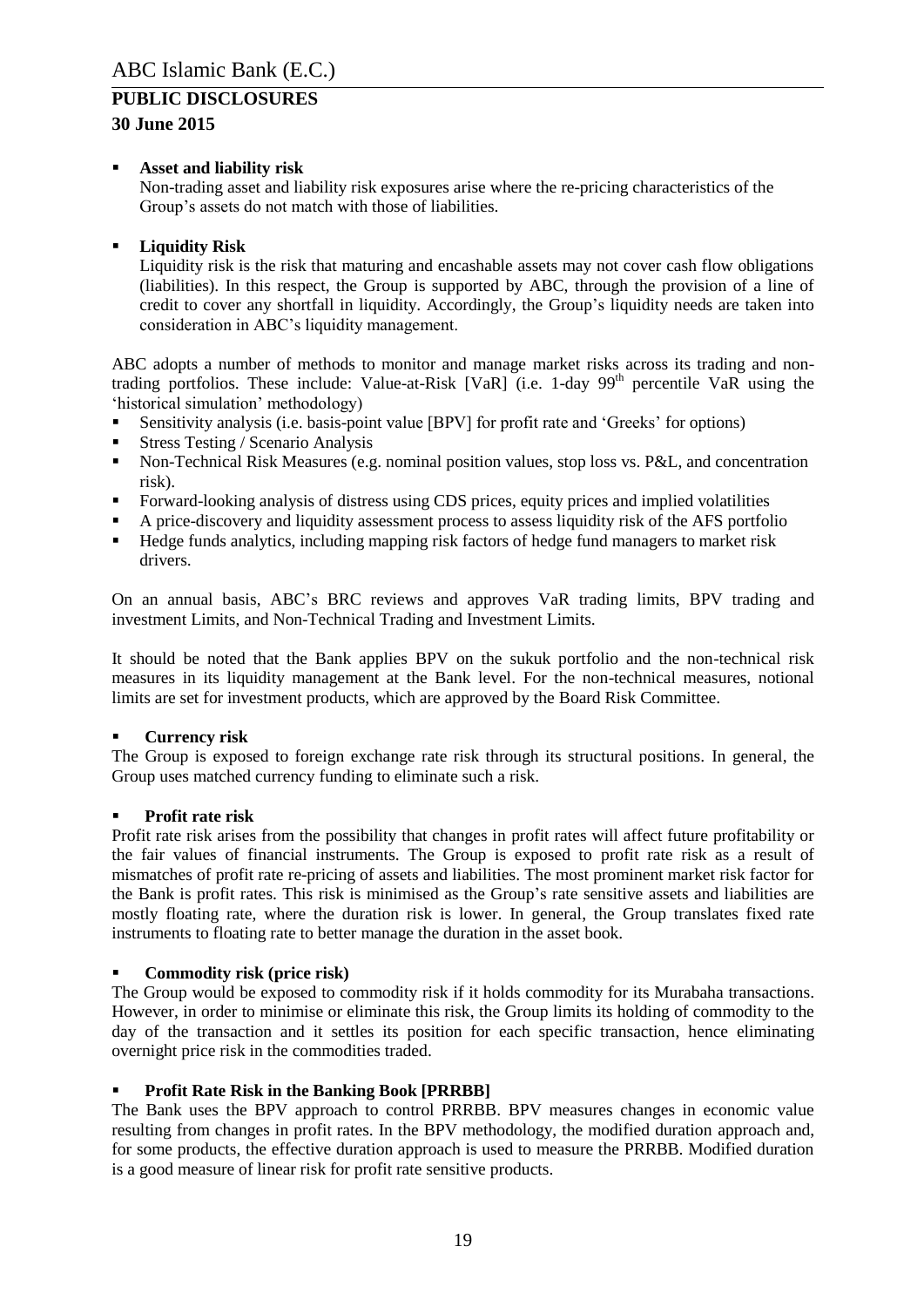The BPV measure incorporates the entire rate sensitive segment of the statement of financial position for the Group and is classified into appropriate buckets. Non-maturity profit rate sensitive assets and liabilities are bucketed in the short term. Equity is excluded from these computations.

As at 30 June 2015, an immediate shift by 200 basis points in profit rates would potentially impact the Group's economic value by US\$ 1,759 thousand.

At the period end, the Group was exposed to profit rate risk on its financial assets and financial liabilities. The following table indicates the profit rates during the period expressed as a percentage of the principal outstanding.

| <b>US\$</b> thousands |               |
|-----------------------|---------------|
|                       | $\frac{6}{9}$ |
| Investments           | $1.46 - 6.25$ |
| Murabaha receivables  | $0.10 - 4.78$ |
| Ijara                 | $0.93 - 6.10$ |
| Murabaha payables     | $0.17 - 2.29$ |

# <span id="page-19-0"></span>**7.11 Equity position risk**

Equity position risk arises from the possibility that changes in the price of equities or equity indices will affect future profitability or the fair values of financial instruments. As of the reporting date, the Bank had an equity position amounting to US\$ 2,106 thousand.

### <span id="page-19-1"></span>**7.12 Liquidity risk**

The Group's principal sources of liquidity are deposits placed with the subsidiary funds raised through commodity Murabahas. However, for any shortfall in liquidity, the Bank relies on ABC; hence, the Group's liquidity needs are taken into consideration in ABC's liquidity management process. ABC maintains liquid assets at prudential levels to ensure that cash can quickly be made available to honour all its obligations, even under adverse conditions. ABC is generally in a position of excess liquidity, its principal sources of liquidity being its deposit base, liquidity derived from its operations and interbank borrowings. The Minimum Liquidity Guideline [MLG] is used to manage and monitor daily liquidity. The MLG represents the minimum number of days ABC can survive the combined outflow of all deposits and contractual draw-downs under market value driven encashability scenarios.

In addition, an internal liquidity / maturity profile is generated to summarise the actual liquidity gaps versus the revised gaps based on internal assumptions.

The following table summarises the liquidity ratios as at 30 June 2015:

| Liquid assets ratio                         | 30.2% |
|---------------------------------------------|-------|
| Short-term assets to short-term liabilities | 71.8% |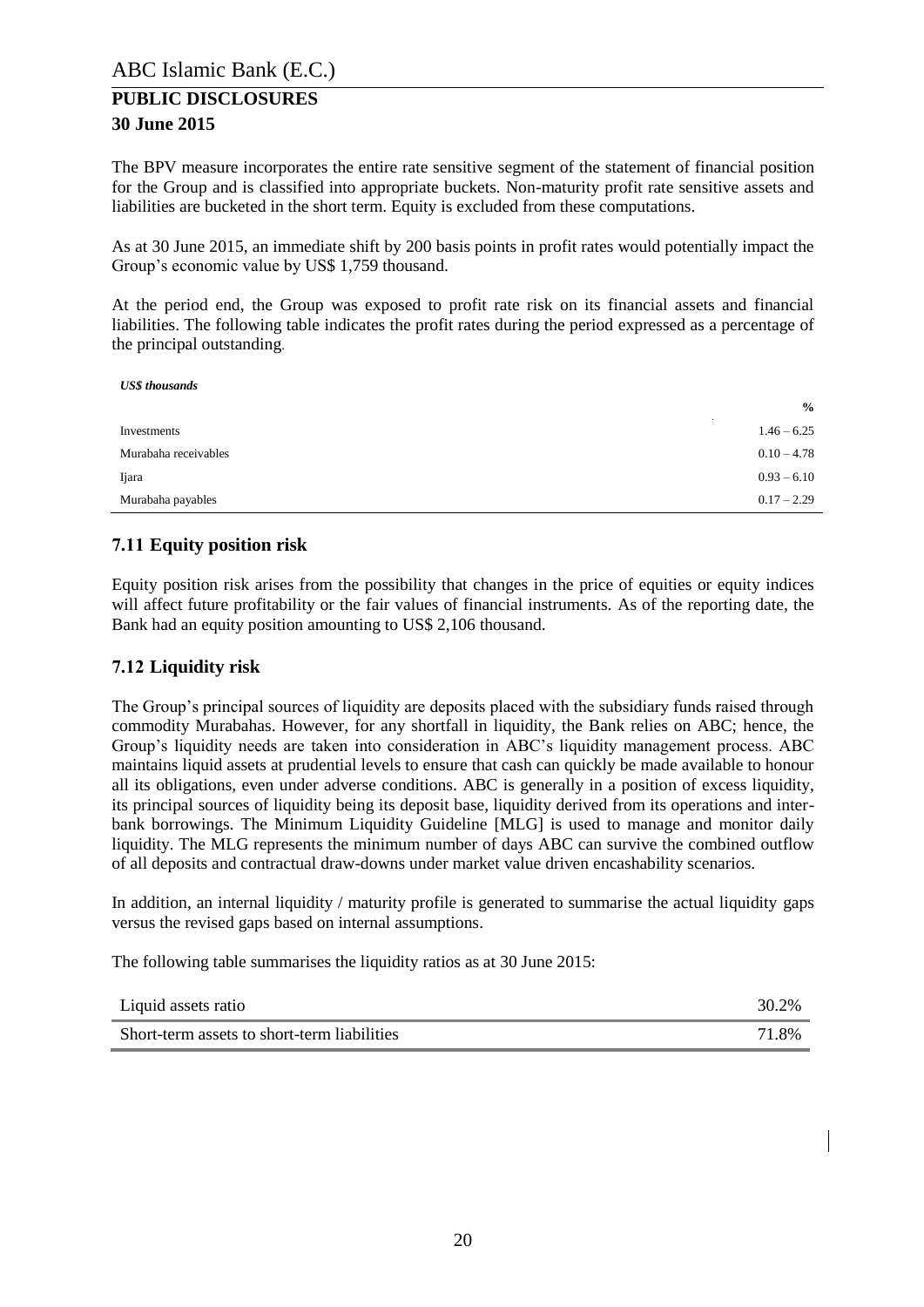# <span id="page-20-0"></span>**7.13 Operational risk**

Operational risk is the risk of loss resulting from inadequate or failed internal processes, people and systems, or from external events.

Reputational impact, regulatory impact and impact on clients and operations are taken into consideration when assessing the impact of actual, and potential, operational risk events.

ABC applies the 'Standardised Approach' for calculating its Pillar 1 operational risk capital. As at 30 June 2015, the Group's total capital charge in respect of operational risk was USD 113.2 million.

ABC applies modern, proven methodologies for the qualitative management of its operational and other non-financial risks, adapting them to ABC's size, nature, complexity and risk profile.

The ABC Group-wide framework has to be implemented by all entities that Arab Banking Corp (B.S.C.) controls directly or indirectly.

The operational risk management framework is being introduced across ABC, following the Operational Risk Committee's rolling two-year 'master plan'. Local operational risk committees implement corresponding plans at the subsidiary levels.

ABC currently employs the following tools for the management of operational risks:

- Internal loss data and incidents, near miss events
- Risk and control self-assessments ("bottom-up" and "top-down")
- Group-wide control standards<br>- Risk scenarios
- Risk scenarios
- Key risk and performance indicators
- New product approval process.

#### **Operational risk tolerance**

ABC uses quantitative and qualitative elements to classify actual and potential operational risks as 'very high', 'high', 'medium', 'low' or 'very low'. 'Very high' and 'high' risks must be mitigated. They can only be accepted at the ABC Group level.

A separate escalation procedure requires, among other things, that the Senior Management of ABC be immediately informed of all risk events classified 'very high' or 'high' that have either happened or are likely to happen.

### <span id="page-20-1"></span>**7.14 Legal risk**

Inadequate documentation, legal and regulatory incapacity, insufficient authority of a counterparty and contract invalidity or unenforceability are all examples of legal risk. Identification and management of this risk are the responsibilities of the Head Office Legal & Compliance Department [LCD] and are carried out through consultation with internal and external legal counsels, together with close monitoring of the litigation cases involving the Group, as well as ABC.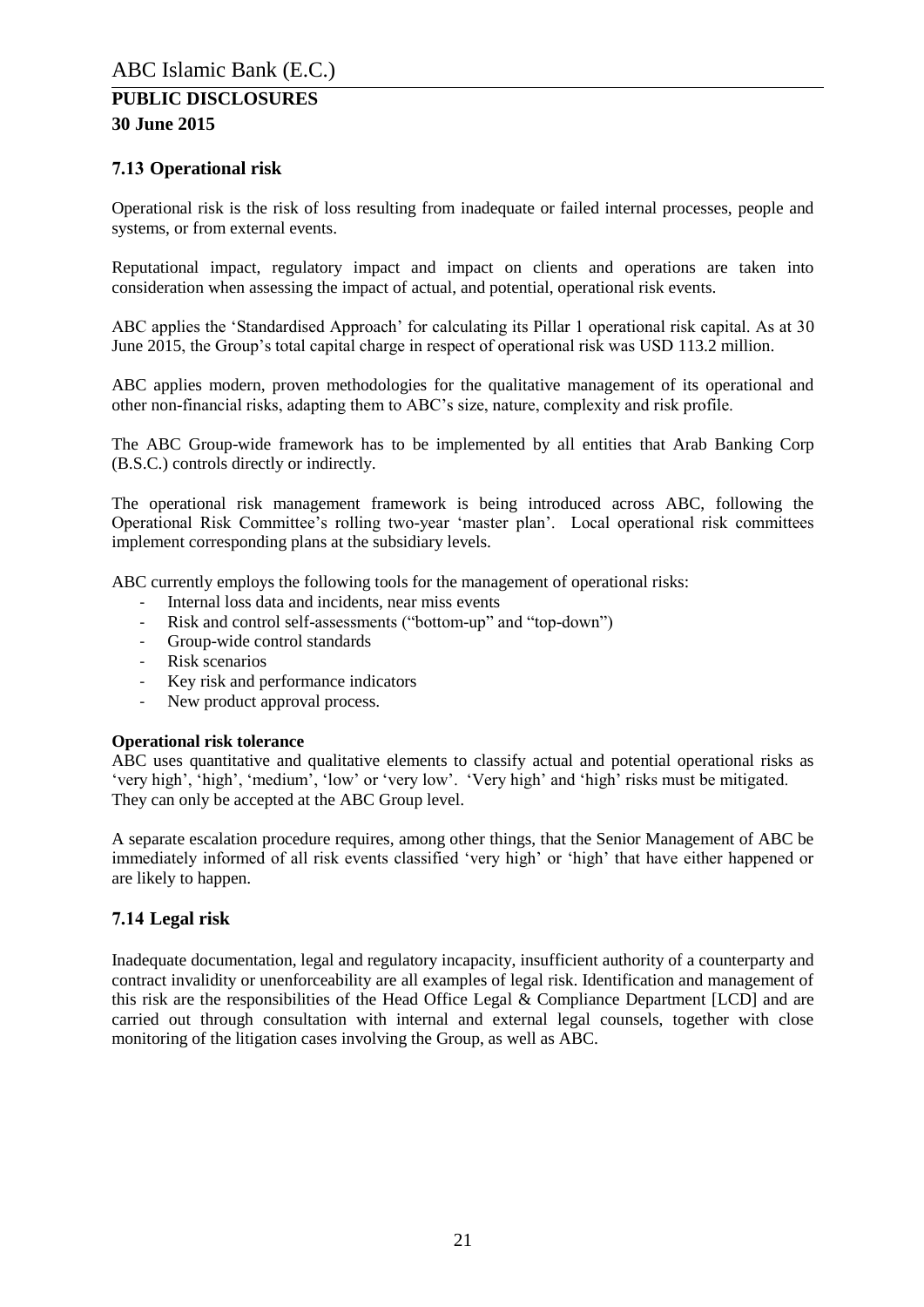# <span id="page-21-0"></span>**8. Business Continuity**

ABC has robust business continuity plans – both in order to meet local and international regulatory obligations, and in order to protect the ABC Group's business functions, assets and employees. These plans provide each ABC subsidiary with the necessary guidelines and procedures in case of an emergency. The business continuity plans cover local and regional risk scenarios. Continuous updates of these plans are performed regularly, to ensure that they are kept up to date with changes in each ABC unit.

# <span id="page-21-1"></span>**9. Capital management**

### **Internal Capital Adequacy Assessment Process [ICAAP]**

The Group's capital management aims to maintain an optimum level of capital to enable it to pursue strategies that build long-term shareholder value, whilst always meeting minimum regulatory ratio requirements. The diagram below illustrates this concept:



Among the key principles driving capital management at the Group include:

- Adequate capital is maintained as buffer for unexpected losses to protect stakeholders, i.e. shareholders and depositors; and
- Return on capital is maximised to generate sustainable returns above the cost of capital.

The methodologies for internally estimating capital for ABC's key risks are as follows:

- a. **Credit risk:** Assessed on the basis of Foundation IRB Risk Weights (FIRB). This supports the internal estimation of economic capital per business segment, business unit and aggregated at the Group level. ABC uses stress-testing to review its risk exposure against budgeted levels.
- b. **Market risk:** Computed for both the trading and the banking books per the guidelines provided in Basel III.

VaR measures the worst expected loss over a given timeframe, under normal market conditions and at a given confidence interval. It provides an aggregate view of the portfolio's risk that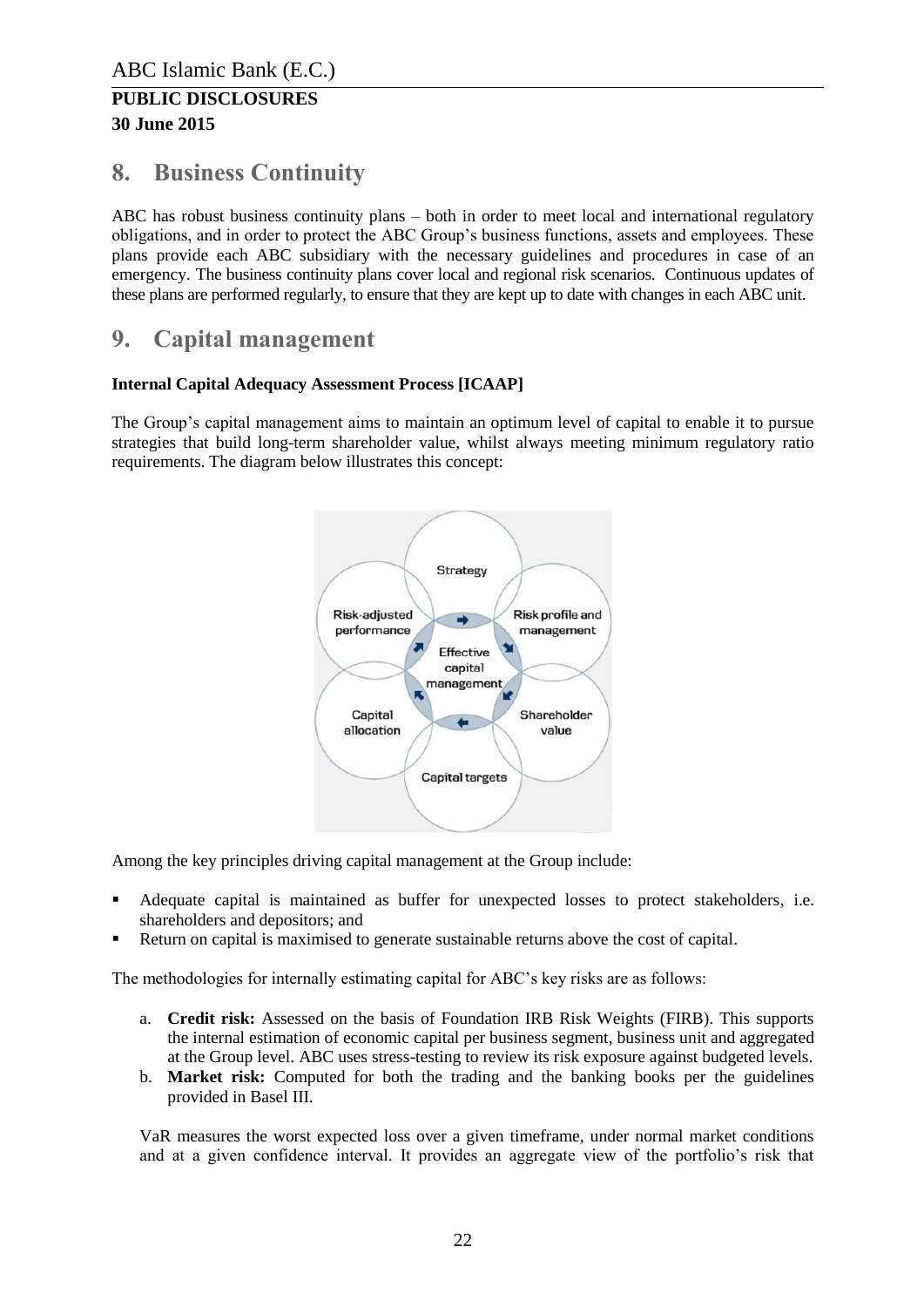accounts for leverage, correlations and current positions. The Group uses the Historical Simulation Approach to measure VaR. The key model assumptions for the trading portfolio are:

- 2-year historical simulation
- $\bullet$  1-day VaR
- 99% (one tail) confidence interval

The historical simulation method provides a full valuation going back in time, such as over the last 500 days, by applying current weights to a time series of historical returns.

ABC uses the stress-testing methodology to review its exposures against historical and ABCspecific extreme scenarios.

- **c. Operational risk:** Applied on the Standardised Approach basis.
- **d. Other risks:** such as liquidity, strategic and reputational risks are currently captured providing a capital buffer.

### **Supervisory Review and Evaluation Process [SERP]**

The CBB is the lead regulator for the ABC Group, and sets and monitors capital requirements on both a consolidated and an unconsolidated basis. Individual banking subsidiaries are regulated directly by their local banking supervisors, who set and monitor their capital adequacy requirements.

The CBB requires each Bahrain-based bank or banking group to maintain a minimum ratio of total capital to risk-weighted assets of 12.5%, taking into account both on- and off-balance sheet transactions. However, under the SERP guidelines the CBB would also make an individual risk assessment of all banks and, instead of applying a standard minimum capital adequacy requirement, the supervisor may allow a lower capital adequacy ratio in excess of 8% for a bank with sound risk management capabilities.

The CBB initiated this assessment process in first quarter of 2008. The ABC Group's capital management strategy is currently to maintain a buffer over the 12.5% minimum regulatory capital requirement to account for liquidity, concentration, reputation, strategic, country and other risks while enhancing its risk management and risk control infrastructure. This would ultimately allow ABC to achieve a successful assessment and pursue possible lower capital requirements from the CBB. At the same time, senior management strongly believes in the economic value of capital, and is committed to maximising intrinsic value for all stakeholders

# <span id="page-22-0"></span>**10. Other disclosures**

### <span id="page-22-1"></span>**10.1 Related party transactions**

Related parties represent associated companies, major shareholders, directors and key management personnel of the Group and entities controlled, jointly controlled or significantly influenced by such parties. Pricing policies and terms of these transactions are approved by the Group's senior management and are at arm's length basis.

### **a. Exposures to related parties**

| <b>US\$</b> thousands                     |         |
|-------------------------------------------|---------|
| Claims on shareholders                    | 143,635 |
| Claims on Directors and senior management | 755     |
| Claims on staff                           | 512     |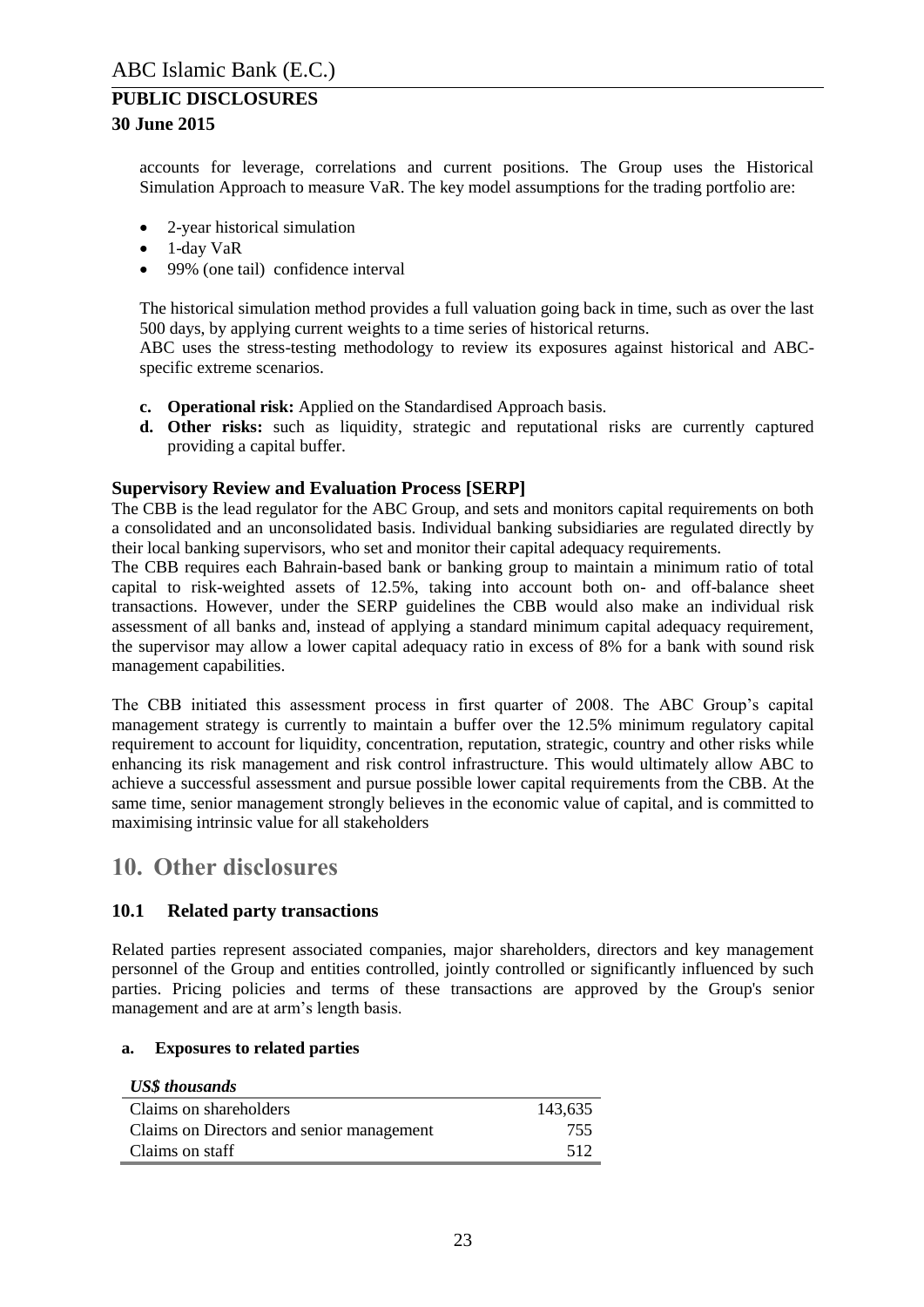#### **b. Liabilities to related parties**

| <b>US\$</b> thousands |           |
|-----------------------|-----------|
| Connected deposits    | 1.125.300 |
| Other liabilities     | 2.282     |

#### **c. Income and expenses arising from dealing with related parties**

| <b>US\$</b> thousands            |       |
|----------------------------------|-------|
| Income from Murabaha receivables | 48    |
| Profit on Murabaha payables      | 3,859 |
| Fees paid to ABC (B.S.C.)        | 112   |
| Charges by ABC (B.S.C.)          | 350   |
| Board remuneration               | 72    |
| Shari'a Supervisory Board        | 45    |

### <span id="page-23-0"></span>**10.2 Ageing analysis of non-performing / impaired Islamic financing and securities**

In accordance with the guidelines issued by the CBB, credit facilities are placed on non-accrual status and profit suspended when either principal or profit is overdue by 90 days, whereupon profit credited to income is reversed. Following an assessment of impairment, specific provision is established if there is objective evidence that a credit facility is impaired.

An ageing analysis of all non-performing Islamic financing facilities on non-accrual basis, together with their related provisions, is as follows:

### **Islamic financing / Securities**

*US\$ thousands*

|                   | Ageing       | Principal* | <b>Provisions</b> | Net book value |
|-------------------|--------------|------------|-------------------|----------------|
| Islamic financing | Over 3 years | 33,460     |                   | 33,460         |
| Securities        | Over 3 years |            | 13,131            | -              |

\* Carrying values of US\$ 33,460 thousand have been guaranteed by ABC. All non-performing financing facilities are from GCC countries. The industry sector analysis of the non-performing facilities of US\$ 29,391 thousand is in the trading sector and US\$ 4,069 thousand in the financial institution sector.

### **Securities**

The Group has specific impairment provisions of US\$ 13,131 thousand on its securities portfolio, all of the securities are from GCC countries.

### <span id="page-23-1"></span>**10.3 Restructured assets**

As of 30 June 2015, there were no financial assets whose terms were renegotiated during the period.

### <span id="page-23-2"></span>**10.4 Assets sold under recourse agreements**

The Group has not entered into any recourse agreement during the period ended 30 June 2015.